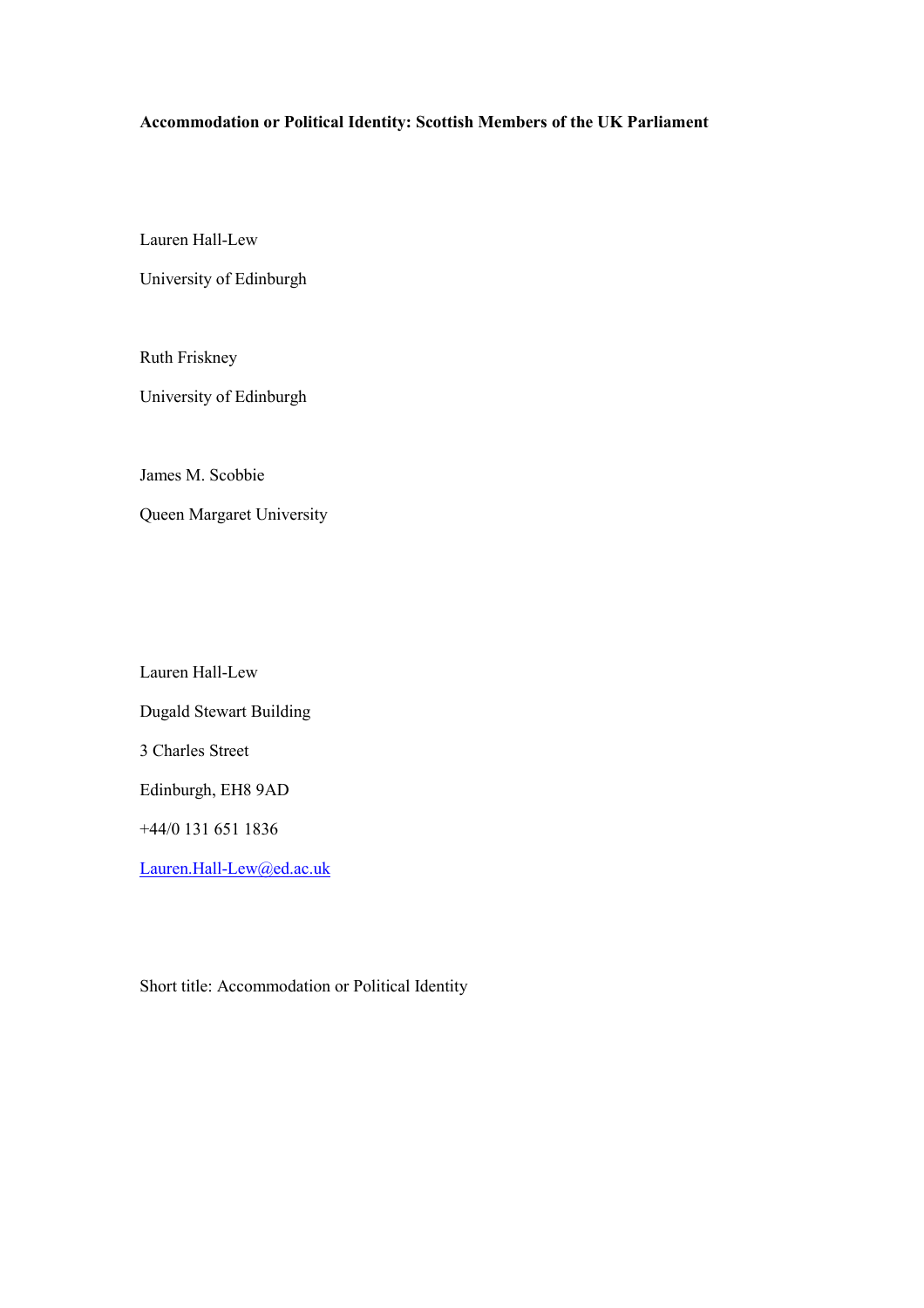Accommodation or Political Identity: Scottish Members of the UK Parliament

### **ABSTRACT**

Phonetic variation among Scottish Members of the UK Parliament may be influenced by convergence to Southern English norms (Carr & Brulard 2006) or political identity (e.g., Hall-Lew, Coppock & Starr 2010). Drawing on a year's worth of political speeches (2011- 2012) from ten Scottish Members of the UK Parliament (MPs), we find no acoustic evidence for the adoption of a Southern English low vowel system; rather, we find that vowel height is significantly correlated with political party: Scottish Labour Party MPs produce a higher 'CAT' vowel (Johnston 1997) than do Scottish National Party MPs. The results contradict claims that Scottish MPs acquire 'Anglo-English' features while at UK Parliament. Rather, we suggest that the variation indexes political meaning, with a subset of individuals drawing on that indexicality in production.

#### ACKNOWLEDGMENTS

This research was supported by a British Academy Small Grant (SG130396), with funds from the Leverhulme Foundation, and also by a Small Grant from the Royal Society of Edinburgh. [*Personal acknowledgements to be completed post-review*]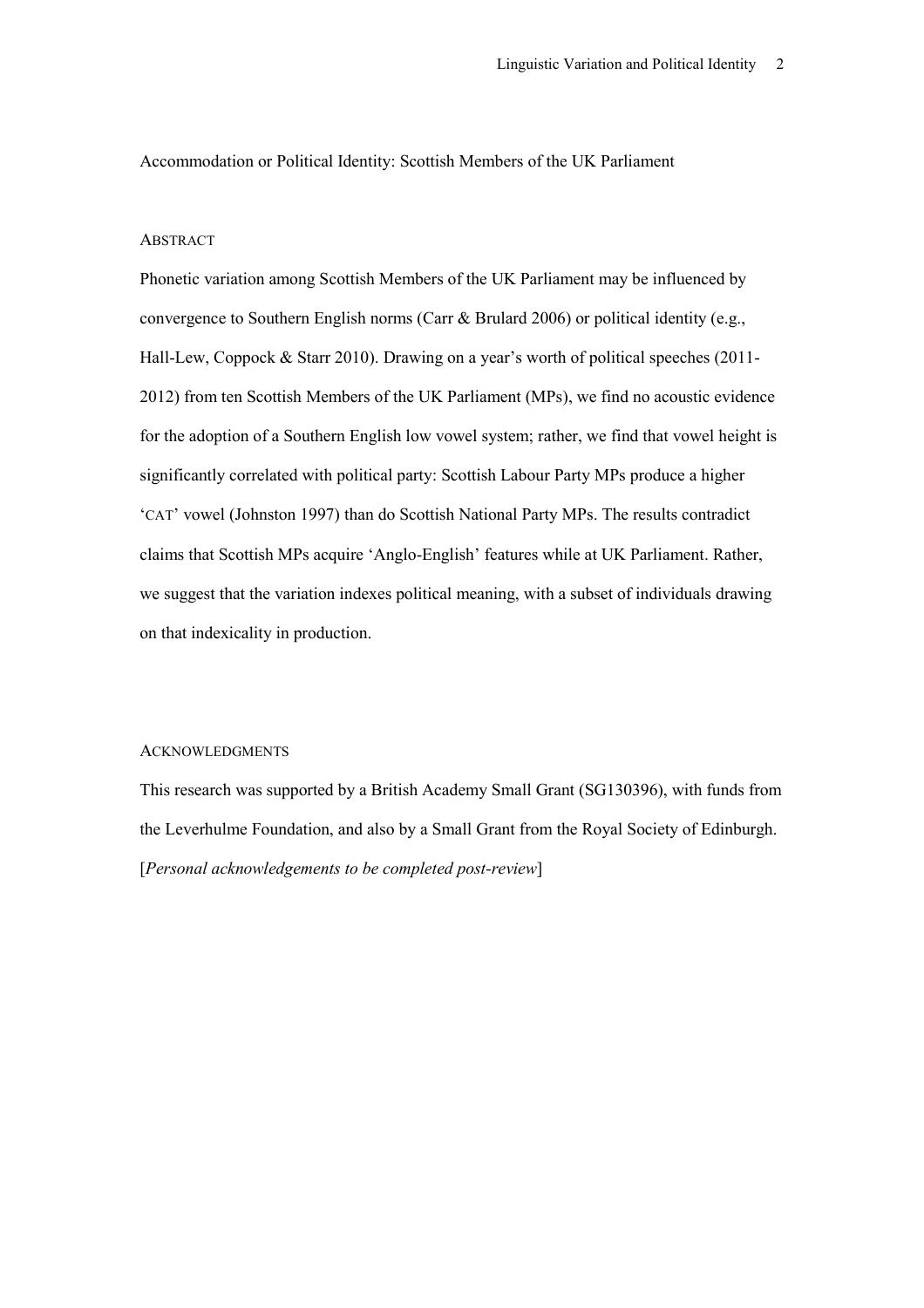#### **INTRODUCTION**

Is sociolinguistic variation best explained through accommodation, or identity work, or both? This question, which ultimately gets to the heart of current debates about structure and agency, is often mistaken to imply an exclusive interpretation of either account: accommodation may be framed as not agentive (e.g., Brulard & Carr 2013; Labov 2001; Kauhanen 2017) and identity accounts may be framed as overly agentive (e.g., Bell 2016 on Eckert 2012; Guy & Hinskens 2016). In the present paper we test the claim that phonetic variation among Scottish Members of the UK Parliament is best explained as 'unconscious' convergence to Southern English norms (Brulard & Carr 2013; Carr & Brulard 2006;). We consider an alternative analysis: that phonetic variation is an available resource for acts of political identity (Hall-Lew, Coppock & Starr 2010). In comparing a year's worth of political speeches (2011-2012) from ten Members of the UK Parliament (MPs) from Scotland, we find that variation is significantly correlated with the MPs' political party. To understand this group level effect, we also analyse the historical and regional diversity of low vowel variables, and analyse each of the speakers individually. The results of this analysis challenge claims that Scottish MPs acquire 'Anglo-English' features (Carr & Brulard 2006) while at UK Parliament. We take this to indicate that the phonetic variation examined here cannot be (fully) explained by pressures to accommodate. Rather, we suggest that the variation indexes political party membership, with a subset of individuals drawing on that indexicality in speech production. This paper integrates the growing body of work on linguistic variation and political identity (e.g., Hall-Lew et al. 2010) with studies of accommodation between Scottish and English interlocutors (e.g., Llamas et al. 2009) and sociophonetic work in Scottish contexts more generally (e.g., Lawson 2014).

# THE SOCIOLINGUISTIC CONTEXT: SCOTS IN THE UK PARLIAMENT

In 2011-2012, 9% (N=59) of the 650 Members of the UK Parliament (MPs) at Westminster, in London, England, represented Scottish constituencies, the rest representing England, Wales and Northern Ireland. Approximately 11% (N=85) (Berry 2013) could be more broadly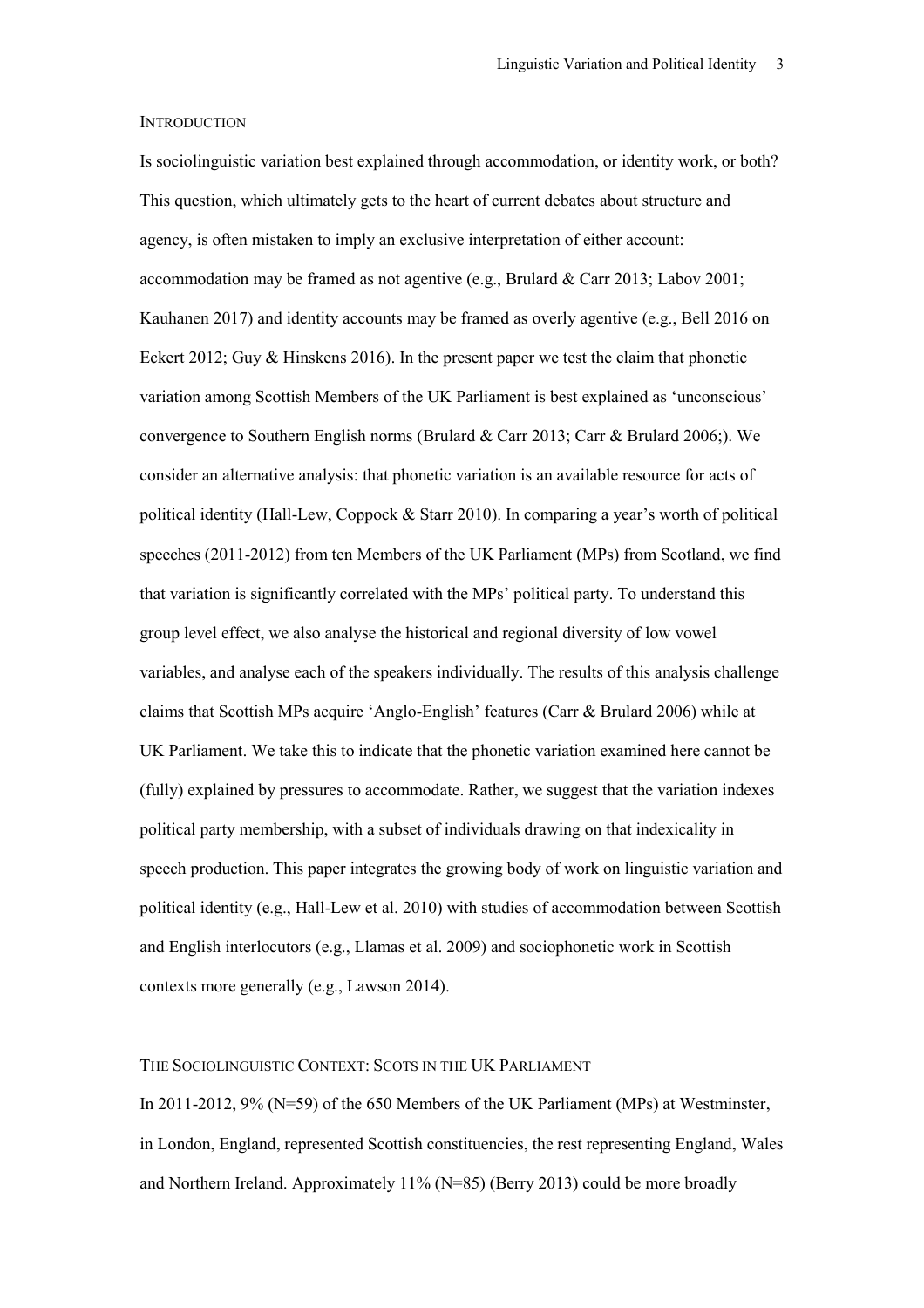classified as 'Scottish' (some Scottish MPs represented constituencies outwith Scotland). Note that a devolved Scottish Parliament sits in Edinburgh, Scotland, with a different set of Members (MSPs; but see Boyd 2012), and so it is the linguistic situation of the Westminster parliament that is of interest..

Scots' use of the English language in the UK Parliament has been taken as a prime example of linguistic accommodation (Carr & Brulard 2006). Wells (1982: 394) describes Scottish MPs taking elocution lessons back in the  $18<sup>th</sup>$  century. Given that the sociolinguistic context of UK Parliament is always changing, the key factor of interest here is that before and since the time of data collection, Scottish MPs have been subject to the sociolinguistic pressure of speaking some version of Scottish English while working in a social environments where Received Pronunciation (RP) is still a normative accent. RP has long been the variety used by 'public figures' (Wells 1982: 279) in the UK and the variety that, until recently, has been required for 'social advancement, as a gateway to employment in the upper echelons of government and military service' (Agha 2003: 232). The UK Parliament may contain a greater proportion of native RP speakers than the general population. One description of RP is as 'public [independent] school pronunciation' (Mugglestone, 2007), and 35% of current MPs attended independent schools, compared to only 7% of the UK population (The Sutton Trust, 2010). Kirkham and Moore's (2016) analysis of former Labour leader Ed Miliband takes ('modern') RP to be the relevant descriptor of his speech (despite his representing a Northern English constituency), as does Carr and Brulard's (2006) study of Scottish MPs and political journalists.

What matters for analysing Scottish MPs is less about RP specifically and more about any Southern English variety that have, for example, the TRAP/BATH split (Wells 1982). Evidence of the adoption of such features is what Carr and Brulard (2006: 31, 41) frame as 'Anglo-English influence' or 'adoptive RP'. The present paper tests this claim with acoustic analysis and a consideration of Scottish lexical sets. We also examine biographical differences between MPs, as motivations to accommodate vary widely between Scottish MPs.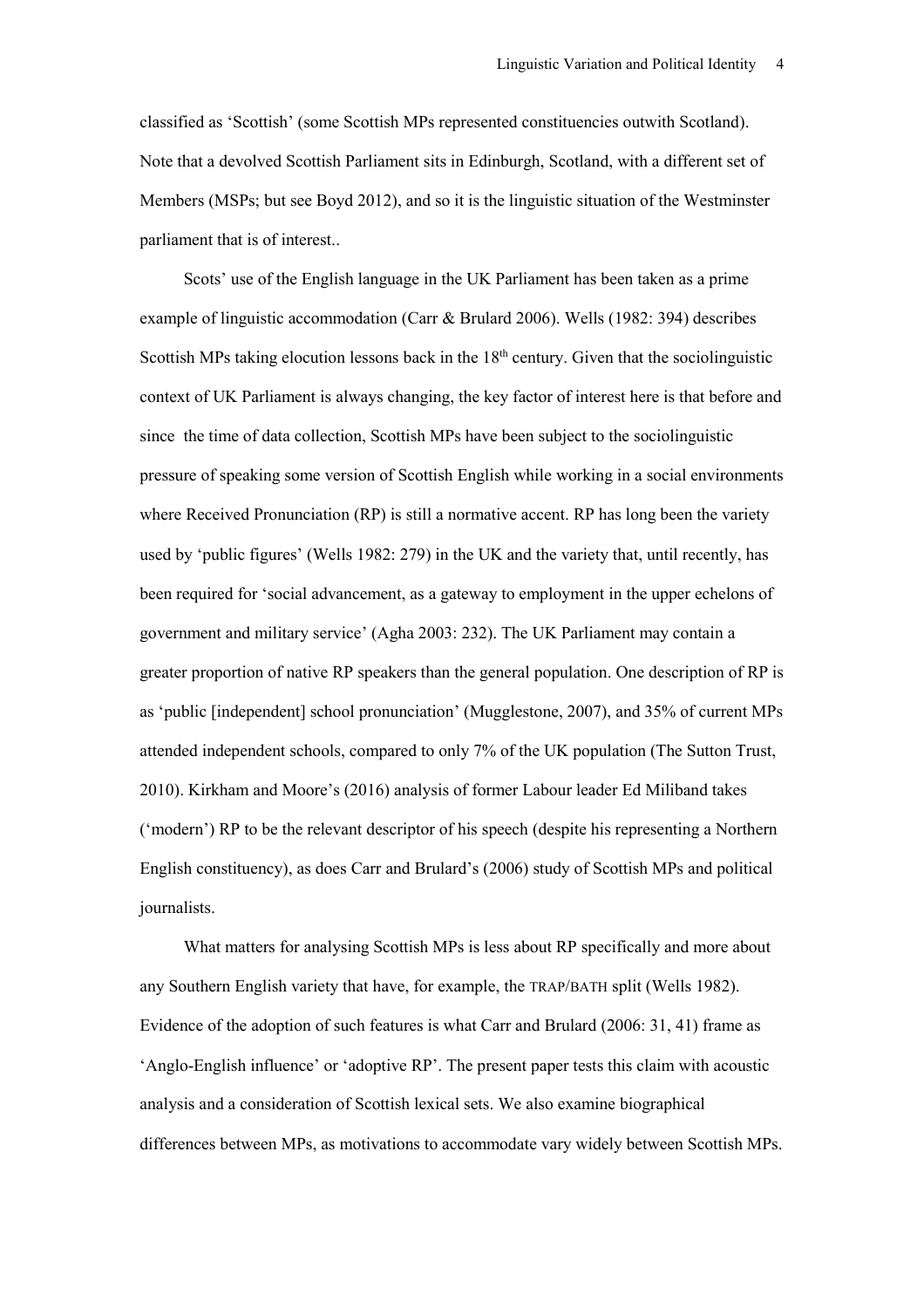The linguistic repertoires of Scottish MPs are quite varied. There are individuals born and raised in Scotland who are native RP speakers (Romaine 1980), although their numbers have been declining (Johnston 2007), and although MPs are more likely to be native RP speakers than the average Scottish person (see Scobbie et al. 1999: 242), Scottish MPs hail from a range of regional, educational, and social class backgrounds. Some might be better considered speakers of Scots (ISO 639-2 sco) than speakers of Scottish English (ISO 639-2 en). We return to this when introducing our speaker sample.

To examine the likelihood of accommodation, we also consider the possibility of identity work. Variation that becomes a resource for social identity work may impact individual differences in accommodative behaviour or may result in non-accommodative patterns. Here, we consider the identity of political party (Hall-Lew et al. 2010). Carr and Brulard (2006) note that one politician in their sample who does not appear to converge to 'Anglo-English' norms is a member of the Scottish National Party (SNP). To investigate this observation further we conduct a systematic comparison between SNP party members and members of the Scottish Labour party. At the time of data collection (2011-2012), the UK Parliament as a whole was primarily distinguished between members of the coalition Government (Conservatives and Liberal Democrats) and members of the official opposition members (mostly Labour). Scottish constituency representatives, in contrast, were mostly Labour or SNP party members. Both Labour and the SNP were regarded as centre-left parties (Leith & Soule 2011), differentiated principally by their position on whether Scotland should remain part of the United Kingdom (Labour) or become an independent nation (SNP) (Hassan & Shaw 2012). The expectation with respect to linguistic accommodation is that SNP MPs are less likely to adopt RP norms than Labour MPs. Scottish Conservative or Liberal Democratic MPs might also be expected to accommodate, but are not considered here due to their low numbers.

Political identity can be operationalised in a number of different ways, and other sociolinguists (Campbell-Kibler 2010; Jaggers 2016; Knoblock 2014; Silva et al. 2011) have opted for political ideology (e.g., *left-wing* or *liberal*) instead of political party. Other work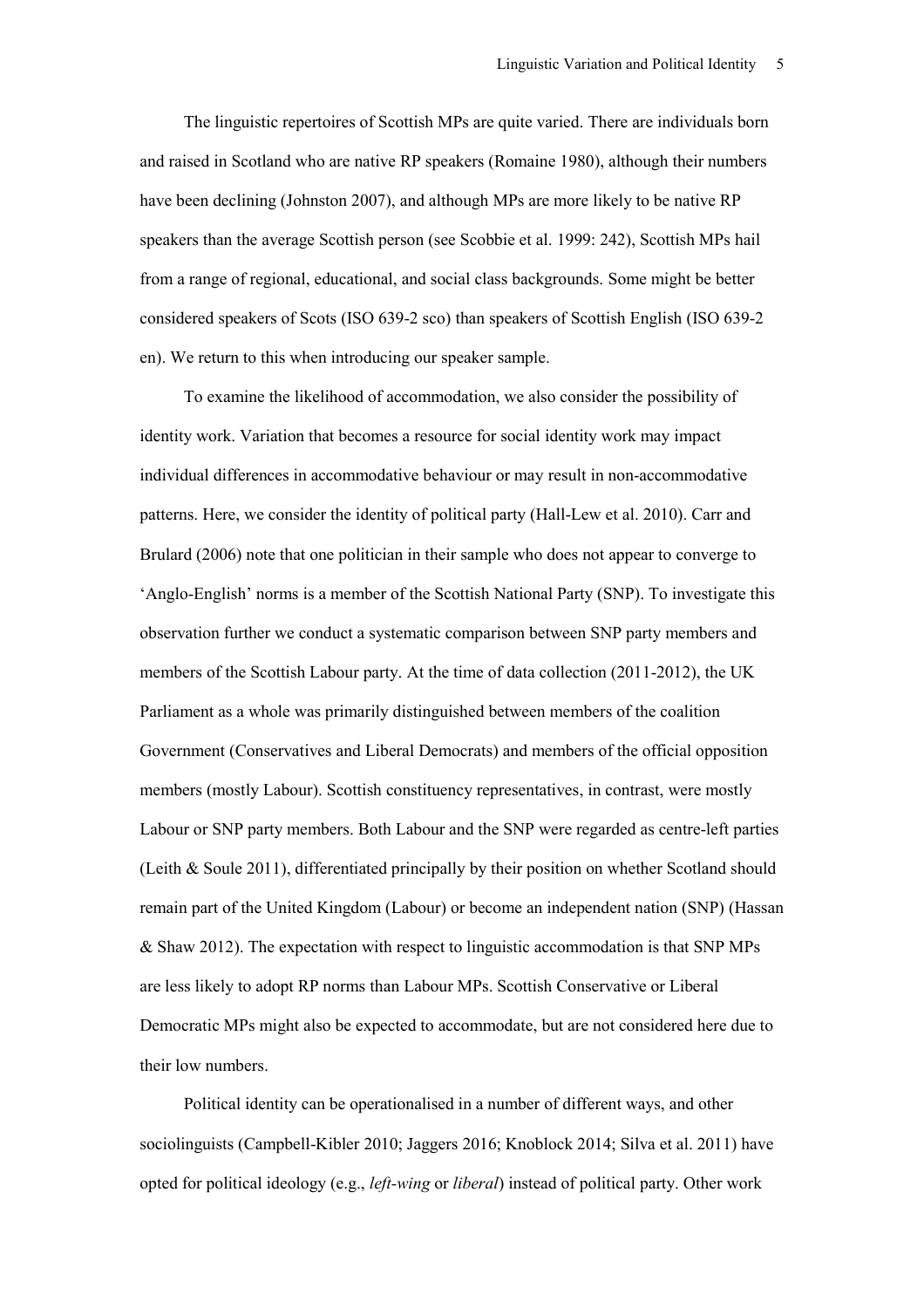(e.g., Hall-Lew et al. 2012; Labov 2010) has considered individuals' attitudes towards particular policies (e.g., *abortion, immigration*). We choose political party rather than ideology based in part on work in political psychology noting that, '50 years of research on public opinion shows that a unidimensional model of ideology is a poor description of political attitudes for the overwhelming proportion of people virtually everywhere' (Feldman 2003: 477; see also Converse 1964; Fowler and Kam 2007: 818). Our work also differs from other variationist studies of political identity in focusing solely on elected politicians, a growing body of work in its own right (Kementchedjhieva 2016; Kirkham and Moore 2016; Lei and Liu 2016; Podesva, et al., 2015). In this regard we follow Hall-Lew et al. (2010; 2012) who also rely on party membership as a measure of political identity in the analysis of phonetic variation among elected politicians.

In the analysis that follows, we first argue that there is little evidence for accommodation of the kind Carr and Brulard describe. We then present evidence that an individual's political party may be a predictor of phonetic variation, and that this variation might be taken to indicate a kind of accommodation. However, we argue that the accommodation is not necessarily towards 'Anglo-English' but rather towards competing Scottish norms. This argument is based on an understanding of the historical phonology of the Scottish and English low front vowels.

#### THE SCOTTISH AND RP LOW FRONT VOWELS

# *The RP TRAP and BATH vowels*

A key variable Carr and Brulard (2006) point to for evidencing 'Anglo-English influence' (following Abercrombie 1979) is the RP (or Southern Standard British English, SSBE) TRAP/BATH distinction. This distinction is the result of an incomplete sound change whereby the BATH lexical set split away from the TRAP set sometime before the  $20<sup>th</sup>$  century (Wells 1982), resulting in a small lexical subset with vowels in BATH longer and/or backer than those in TRAP. A backed BATH vowel is a feature of RP and, we suggest, part of the Westminster linguistic norm. Stuart-Smith, Smith, Rathcke, Santi, and Holmes (2011) found that Scots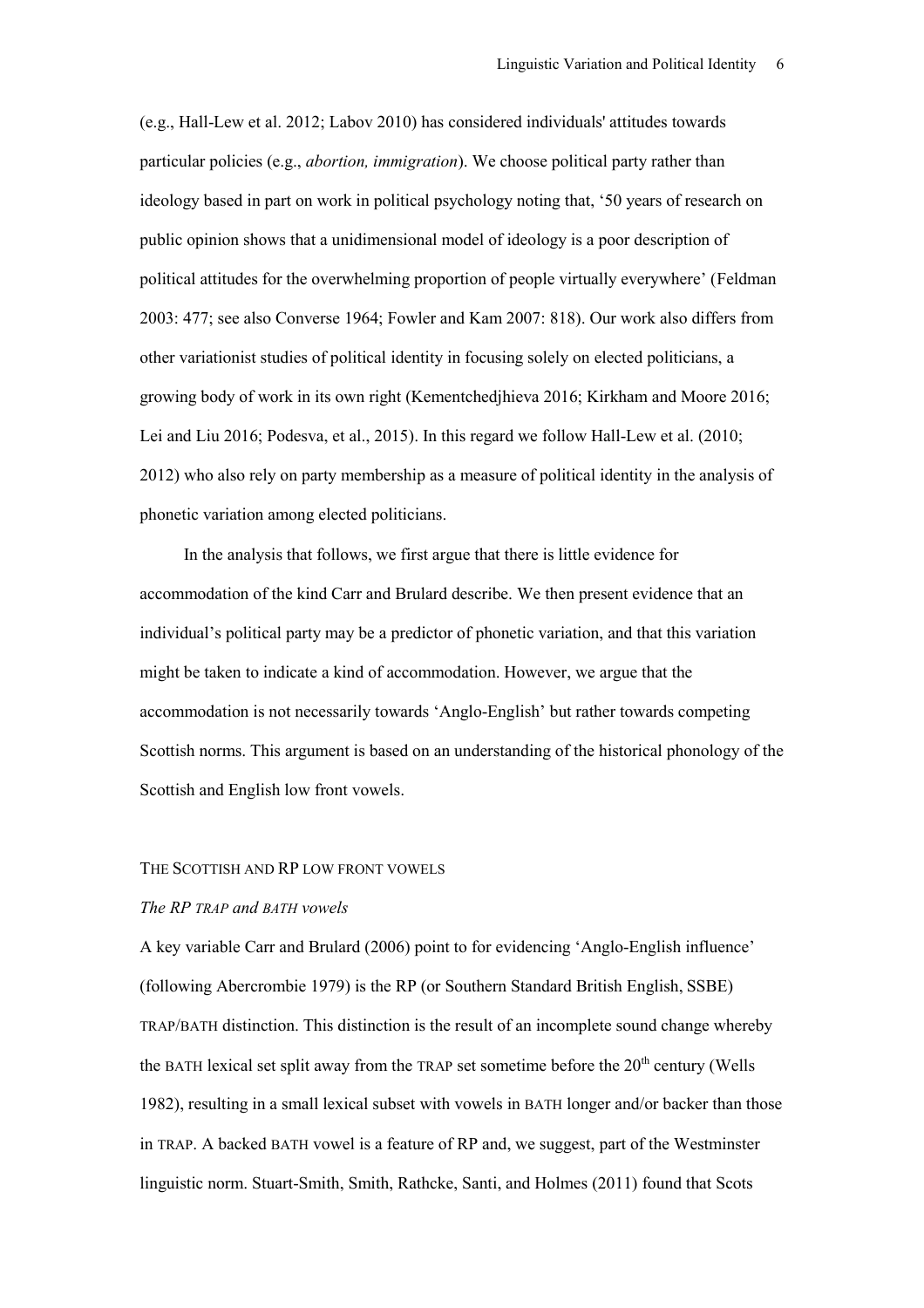may converge towards speakers of SSBE in laboratory interactions. Since Scottish speakers have incomplete knowledge of which words belong to the BATH set, the use of backed tokens of the TRAP lexical set might also indicate convergence to RP/SSBE.

The other known source of socially meaningful variation in that area of the vowel space is the height of the TRAP vowel. In RP, TRAP has been gradually lowering and backing from its relatively high, front  $[\mathfrak{E}]$ -like position over the course of the 20<sup>th</sup> century (Fabricius 2007; Harrington, Palethorpe & Watson 2000; Wells 1982) towards [a].

# *The Scottish CAT vowel*

Scots and Scottish varieties of English, like other Northern English varieties, did not undergo a TRAP/BATH split. Instead, these varieties have a single low central vowel, 'CAT' (Johnston 1997). The sociolinguistic facts are phonetically and phonologically complex, and understanding that complexity is necessary before conducting any analysis of potential accommodation towards RP (see also Romaine 1985).

Johnston's (1997) CAT lexical set encompasses Wells' (1982) TRAP, BATH, and PALM lexical sets. Macafee (2004) also includes START, though this often occurs with a back allophone [ɑ]. This points to the fact that CAT can have its own internal subsets, and these phonological distinctions can resemble, but not match, the RP lexical sets (Abercrombie 1979; Romaine 1985). For example, a Scottish speaker might pronounce *grass* and *path* with a backed variant due to a phonotactic constraint backing /a/ before a voiceless fricative, but this is a different constraint to the one that motivated the TRAP/BATH contrast in RP. This poses a challenge for researchers: a reliance on RP subsets could result in concluding that a speaker has an RP distinction (as the result of accommodation, for example) when in fact the distinction is a native Scottish one.

While it might be advisable to conduct a lexical subset analysis based on Scottish categories rather than non-Scottish RP ones, we have anecdotally observed that people in Scotland (e.g., university students from the local community) often disagree about the lexical membership of these sets. This suggests that any re-categorization would not be valid for all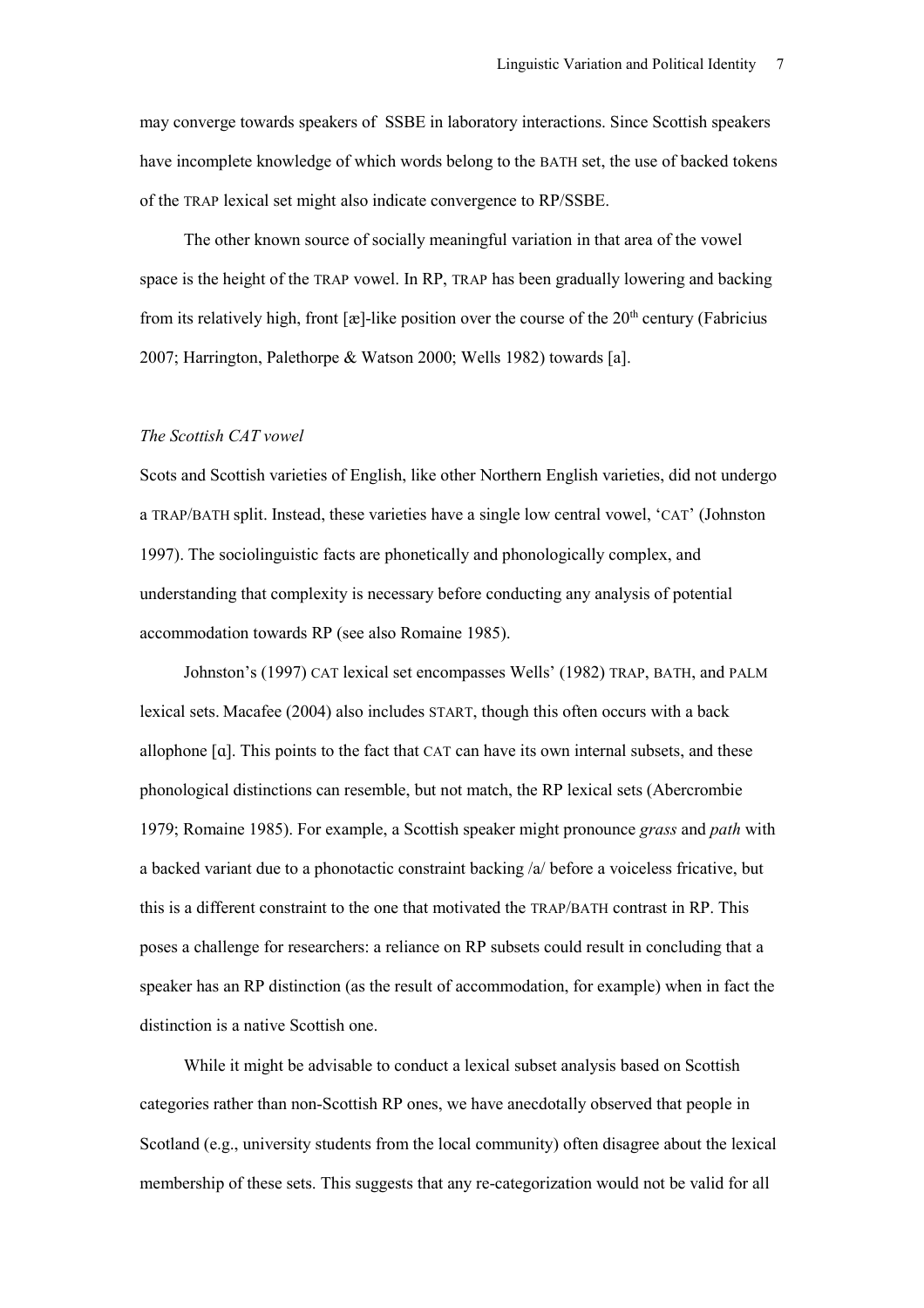speakers in a sample. Determining the membership of every lexical item in a lexical set is ultimately a historical question that is beyond the scope of the paper. Following the relevant previous literature, we therefore make use of Wells' RP-based lexical sets. However, to avoid falsely ascribing a low vowel distinction to RP influence, we look at the lexemes relevant to any cases of a possible a TRAP/BATH distinction.

In part because of this complexity, the Wells lexical sets considered in studies of the CAT vowel are often limited to TRAP and BATH (Lawson 2011; Macaulay 1977). Here we consider TRAP, BATH, START, as well as some incidents of PALM (discussed in *Methods*). And while previous work has focused on urban varieties of Scots or Scottish English, here we have a regionally diverse range of speakers due to the fact that our speaker sample is the result of electoral politics. It is therefore important to understand the distribution of CAT across varieties of Scots and Scottish English. With reference to RP lexical subsets, previous work suggests that there are at least four phonological systems in Scottish communities: Scots, Scottish Standard English (SSE), Highland-and-Hebridean English (HHE), and Received Pronunciation (RP). The following describes the lexical incidence of CAT as well as its phonetic similarity to the STRUT vowel, which differs by region and helps characterize the phonetic quality of CAT:

- A typical **Scots** speaker has been described as not distinguishing phonemically or allophonically between TRAP/BATH/PALM/START (Chirrey 1999; Macafee 2004)*.* Its position is low and central. START might also be derhoticised. For some Southwestern Scots speakers, STRUT will overlap in F1/F2 space with CAT.
- A typical **SSE** speaker has been described as distinguishing allophonically between a more front TRAP/BATH/PALM and a backed START. Like Scots, START might be derhoticised, though to a lesser extent than Scots. STRUT patterns as in Scots, or is more 'central and slightly further back' than CAT (Schützler 2011: 34), at least in Edinburgh. Like Scots, all the variants are low.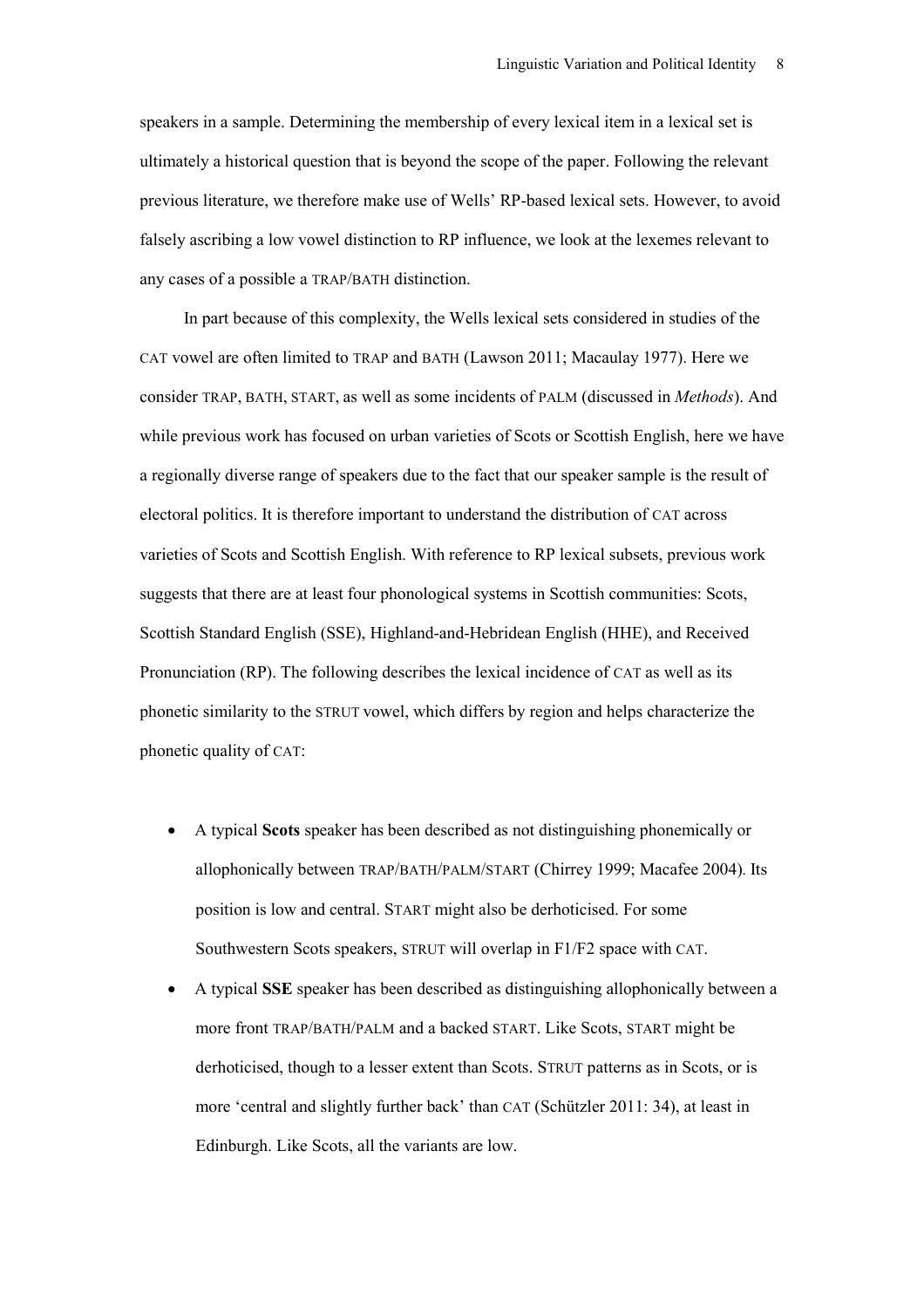- A typical **HHE** speaker distinguishes TRAP/BATH from PALM/START (Shuken 1984: 162), although 'both vowels have a wide range of variation in the front-back parameter', and on the Isle of Lewis, the contrast is realized in terms of duration rather than anteriority. PALM might also differ from START depending on the variety of HHE; in Lewis, PALM is closer to [a:] while START is higher, [ɐ:]. In general, the variants are low. START is rhotic. Is it less straightforward to describe HHE as having a single CAT vowel. HHE speakers are variable in their realisation of STRUT, which can be very centralised.
- A typical **RP** speaker will distinguish TRAP and BATH, with BATH further back (and longer) such that it is merged with PALM and START. Unlike the other varieties, in RP START is non-rhotic (as opposed to Scots' derhotic). RP would not be said to have a single CAT vowel. Conservative RP speakers produce a more back and low STRUT vowel, and more mainstream RP speakers produce STRUT as a non-peripheral vowel, 'closer phonetically to younger speakers' variant of TRAP' (Fabricius 2007: 296).

These descriptions are only a general guide. Differences between them are in some cases very fuzzy and many speakers will be bidialectal (especially between Scots and SSE).

In addition to phonological subsets, there are several sociophonetic accounts of variation within the CAT vowel (defined as TRAP/BATH). Variation in anteriority has been correlated with region (Johnston 1997), with a low back CAT vowel in Northeastern varieties (e.g., Moray) and a low front CAT vowel in Southwestern varieties (e.g., Glasgow). Variation in height has been correlated to social class in both Glasgow and Edinburgh, with lower variants attributed to Working Class speakers (Aitken 1979; Macaulay 1977; cf. Johnston 1984). Lawson's (2011) analysis of communities of practice in a Working Class all-boys school in Glasgow found variation in CAT height, with the anti-institutional 'Neds' group showing a significantly lower vowel than the pro-institutional 'Schoolie' group. This point to a recursivity of social meaning (Irvine & Gal 2000), whereby a lower Scottish CAT vowel indexes some quality shared between a macro-social Working Class identity (Macaulay 1977)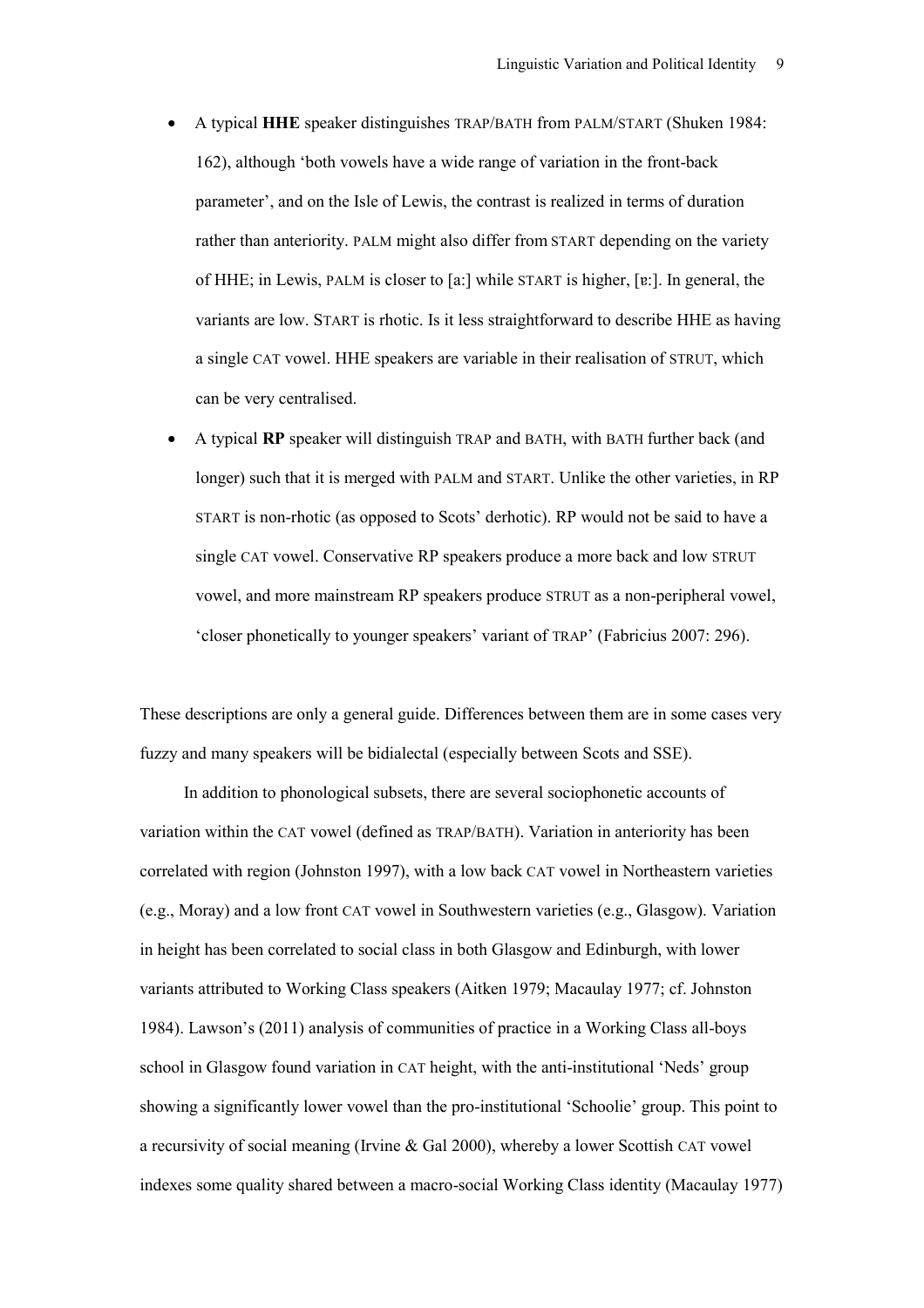and a micro-social anti-institutional stance (Lawson 2011). In contrast, a raised CAT vowel is associated in urban Scotland with older, Middle Class speakers, such as the now rare but highly stereotyped *Morningside English* (Johnston 1984; Romaine 1985), which has been a feature of Scottish varieties since the early 20<sup>th</sup> century (Grant 1914, cited in Romaine 1985).

#### **METHODS**

In order to make an empirical examination of the likelihood that a Scottish Member of UK Parliament will converge to RP speech norms, we constructed a speaker sample that allows for controlling and testing known social factors as well as possible. In examining speakers' productions of the Scottish CAT vowel, we consider two possible indicators of accommodation: (1) evidence for backed BATH vowel, indicating accommodation to RP/SSBE, and (2) evidence for a raised TRAP vowel, indicating accommodation to either RP/SSBE or middle class Scottish norms.

#### *Speaker Sample*

Our small sample group comprises superficially similar speakers all participating in the same speech community: white, middle-aged, male, Scottish Members of the UK Parliament. The sample is internally differentiated with respect to region and social class. We also chose the sample to test for the additional social factor, political party.

Political contexts change rapidly. Data for the present study were collected in 2011- 2012, when there were only six Scottish National Party Members of the UK Parliament (in contrast, 56 of the 59 Scottish constituency seats were won by the SNP in 2015). We analysed the five men and excluded the one woman. The SNP sample was then matched as far as possible with a comparable sample of Scottish Labour MPs. We selected five male Labour MPs with class and region contrasts, as far as available (Table 1). We made every effort to control for potentially confounding social factors, like length of time at Parliament. Both party samples represent a range of ages and political seniority, but neither factor emerged as significant in the overall analysis and will not be discussed further.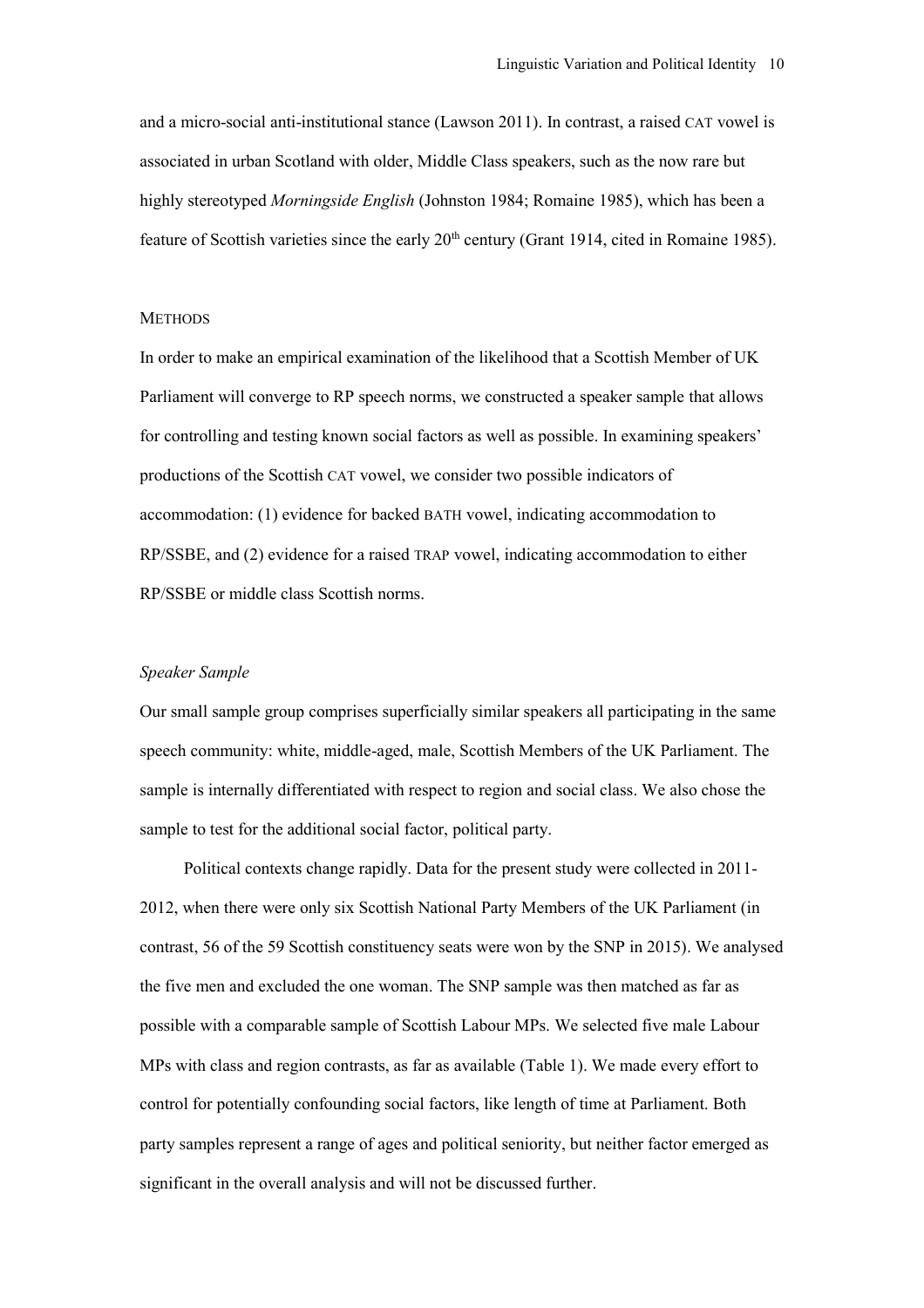# [TABLE 1 HERE]

Given previous findings that the vowel quality of CAT is predicted by speaker social class (F1) and region (F2), an ideal speaker sample would have a balanced representation CLASS by REGION by political PARTY. However, the reality of political representation in Scotland (as elsewhere) means that speakers are far from evenly distributed with respect to these and other demographically relevant factors. In addition, political parties themselves are associated with social class and regional identity in complex ways.

The Labour party has historically been linked with Trade Unions (Hassan and Shaw 2012; Reid and Pelling 2005;), including some individual career paths from trade union official to MP. However, the relationship between Trade Unions and the Labour Party has been under review (Collins 2014), and there are signs that the relationship between Trade Unions and social class is changing (e.g., a shift in trade union membership from manufacturing to public sector occupations (Hassan and Shaw 2012)). Conversely, the early Scottish National Party was nicknamed 'tartan Tories' by the Labour Party, in reference to 1970s victories in rural, formerly Conservative (Tory), seats (Hassan, 2009). Yet, despite implications that the SNP did not represent the working class, analysis of the 2014 independence referendum voting patterns found that the SNP stance was supported more by working class than middle class voters (Curtice 2014). Overall, it is not the case that either party was clearly more 'working class' than the other in 2011-2012. Our speakers' social class and political party can be considered independently. Because our speakers all held the same job at the time of data collection, their social class designation was based on their occupations before becoming politicians, their parents' occupations (if known), and their education level (amount and type). Speakers were assigned to one of four broad CLASS levels (Table 1): Upper Middle Class (UMC), Middle Class (MC), Lower Middle Class (LMC, which includes Upper Working Class), and Working Class (WC). Social class is highly complex, and for many of the speakers, assignment to a particular class was not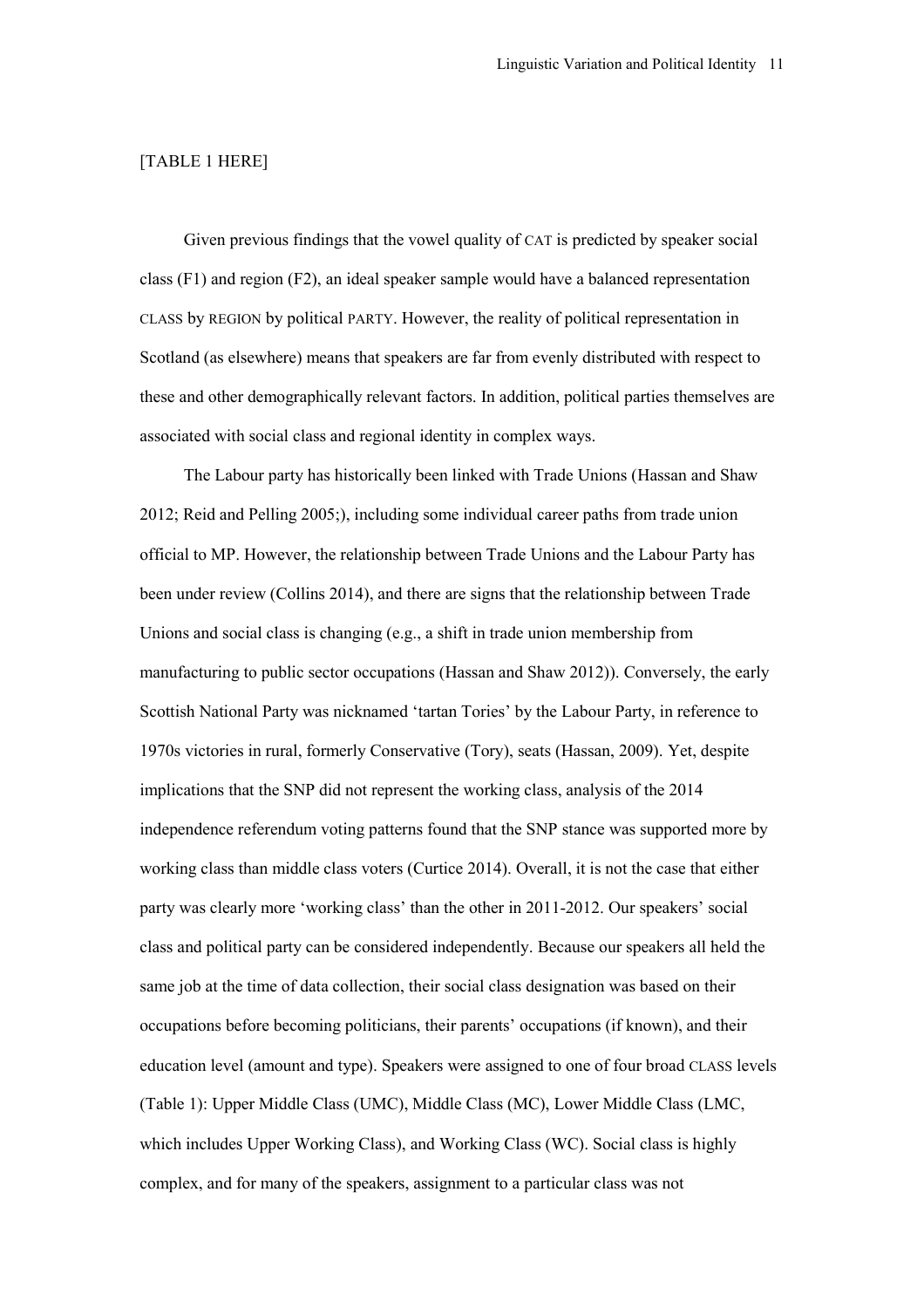straightforward. Our statistical analysis of CLASS largely hinges on variation within the Labour sample: the sample includes one UMC (Labour), two MC (both SNP), three LMC (one Labour, two SNP), and two WC (Labour).

Speaker REGION is also affected by the realities of political representation. More MPs represent urban than rural areas. Scotland's 'Central Belt' (including Edinburgh and greater Glasgow) has many more MPs than the Highlands and Hebridean Islands. In 2011-2012 the Central Belt was heavily represented by Labour, aside from two Liberal Democrats. The Highlands and Islands were represented by the SNP and the Liberal Democrats. Only one of the Labour MPs from the Eastern Central Belt was demographically comparable to the SNP sample: the rest were women, MPs not raised in Scotland, or MPs who were too senior (e.g., Gordon Brown). Designating REGION based on childhood and secondary school locations (Table 1), none of the SNP MPs analysed here came from the West. Our representation of REGION is therefore collinear with PARTY with the exception of two MPs: McGovern (Labour, the East) and MacNeil (SNP, the Hebrides).

MacNeil is one of the three MPs who most complicates our group-level comparisons, the other two being Robertson and Murphy. Angus MacNeil falls outside of both the regional contrast (which is based on the Central Belt) and the class contrast (which is based on urban social stratification). Angus Robertson is complicated because he was born in London, England (where the UK Parliament sits), though he was brought up in Edinburgh. Furthermore, his mother is German and he is bilingual (his father is Scottish). He was retained in the study as one of the only SNP MPs at the time and also because he was party leader at Westminster. Finally, Jim Murphy is complicated because his family moved around during his childhood, including time in England and South Africa, as well as Glasgow. Both speakers must be analysed in light of their ages of exposure to Scottish linguistic varieties and the Critical Period (Lenneberg, et al., 1967). We return to these speakers in the analysis.

Although similar in many ways, individual differences present complexities for grouplevel analysis. These facts reflect the realities of political representation: voting patterns, regional representation and the social motivations for party affiliation among politicians do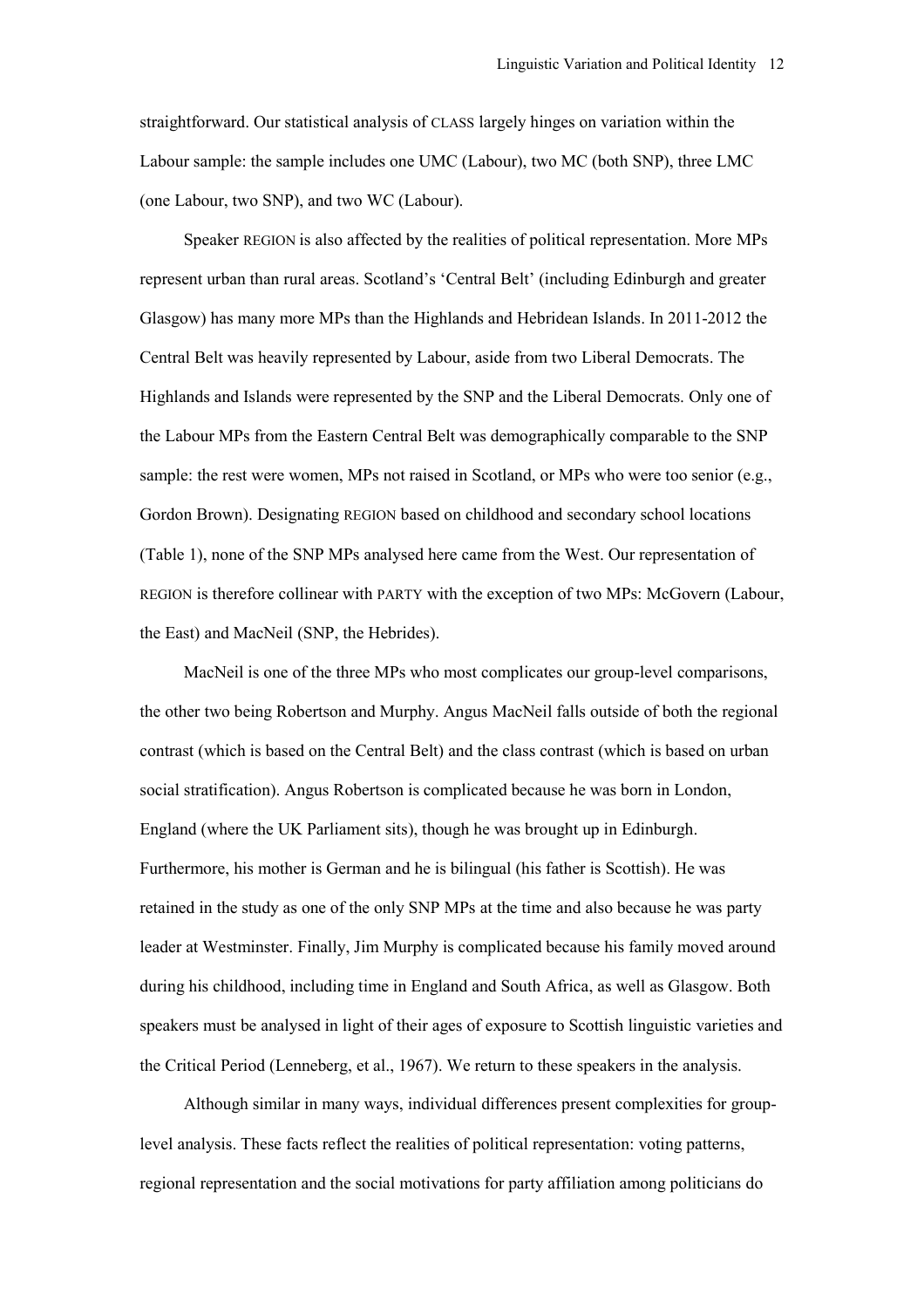not result in conveniently balanced samples. In order to rigorously consider the relationship between sociophonetic variation and political party membership, it is necessary to come to grips with these complexities as best as possible, and our approach to addressing this challenge is, we hope, a significant methodological contribution.

#### *Data Collection*

Recordings were collected from the UK House of Commons, including all types of oral parliamentary activity in the main Chamber (excluding Committees and the supplementary debating chamber). Recordings were purchased from the Parliamentary Recording Unit. As far as possible, speakers are represented by every speech longer than 30 seconds given in the main Chamber in 2012. Additional material was collected from 2011 if speakers spoke relatively little in 2012 (Weir, McGovern); one speaker spoke very frequently in 2012 (Alexander) and was only sampled every few months. We also took speech from 2011 from one additional speaker (Robertson) to avoid representing 2011 only by speakers who speak infrequently. In total, approximately ten and a half hours of speech were analysed.

### *Vowel Analysis*

Vowel tokens were segmented by hand by four different researchers, with a subset doublechecked by the first two authors to confirm high interrater reliability.<sup>i</sup> In addition to CAT, tokens of the Scottish MEET vowel (akin to Wells' FLEECE set) were coded for purposes of vowel normalization (Fabricius et al. 2009). We also coded for STRUT to enable the speakerspecific comparison in the centrality of the CAT vowel. This coding was instead based on 15 tokens per speaker taken from each speaker's longest speech in 2012 (for McGovern, who has no single long speech, multiple short speeches were used until 8 tokens were obtained).

Tokens of CAT were further coded according to Wells' (1982) lexical sets. In contrast to much previous work, we included tokens of the PALM and START classes as well as TRAP and BATH. ii One unusual decision we took was to exclude members of the PALM lexical set unless they were proper names, and to relabel this lexical set 'PROPER'. This decision was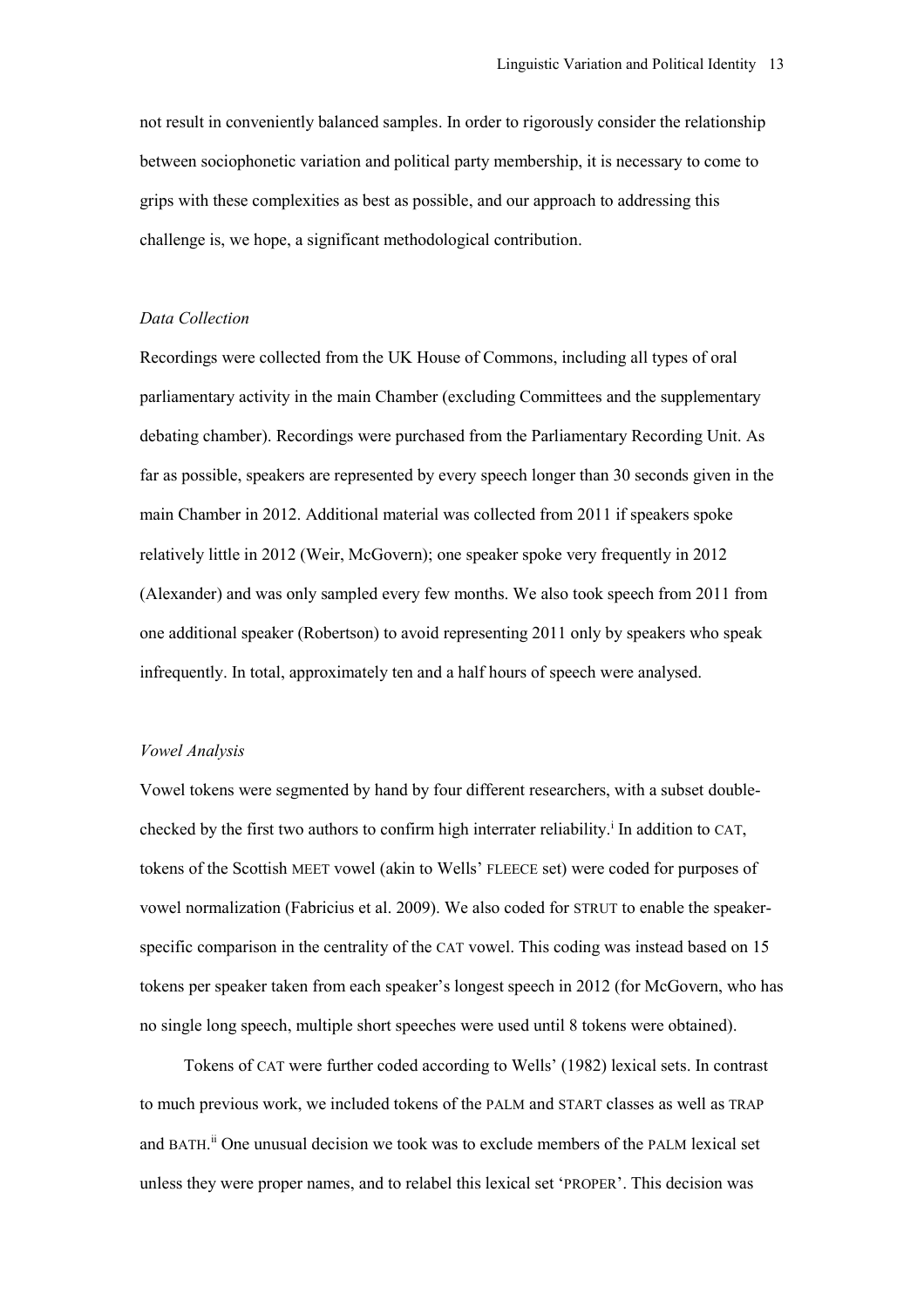based on the nature of the corpus, which features a low frequency of common nouns in the PALM class but high frequency of proper names, including 'foreign-a' (Boberg 1999, 2009; e.g., *Afghanistan* and *Pakistan*), and non-'foreign-a' (e.g., *Salmond, Thatcher*), and including titles (e.g., *Chancellor, Majesty*) and specific group affiliations (e.g., *Backbench, Democrats*).<sup>iii, iv</sup> Any proper names from any lexical set other than PALM were excluded.

Sound files were segmented exhaustively for tokens that occurred in content words, $v$ with primary lexical stress, and at least 50ms long. Formant measurements were generated using a *Praat* (Boersma & Weeknink 2014) script written for *Akustyk* (Plichta 2006), resulting in the two dependent variables: median F1 and median F2 (based on measurements taken every 10 milliseconds). Measurement errors were excluded by omitting tokens beyond two standard deviations of the median formant values for the *had* and *hard* vowels described by Ferragne and Pelligrino (2010) for Glasgow English or Scottish Highland English.<sup>vi</sup> Tokens following or followed by a vowel or a pause, occurring in quoted speech, occurring with loud background noise, or occurring in a unique phonological environment (one token of *yards*) were also excluded. The resulting dataset has 3716 tokens of CAT, mostly represented by TRAP ( $N=2079$ ), with many fewer tokens for BATH ( $N=511$ ), PROPER ( $N=335$ ), and START (N=653). Representation varies by speaker, from N=688 for Alexander to N=141 for McGovern (*mean*, N=358, *median*, N=338). Token counts are balanced between SNP (N=1788) and Labour (N=1790).

# RESULTS 1: THE TRAP/BATH CONTRAST

First, we examine each individual speaker for evidence of variable use of a BATH distinction. Doing so necessitates attention to variation within the Scottish CAT vowel known to differ between speakers of Scots, Scottish Standard English, Highland and Hibernian English, and Received Pronunciation, all of which are potential native varieties of the speakers in our sample. (Although Scots is unusual for UK Parliament, the sample does include speakers who have used Scots lexis in official speeches there.<sup>ix</sup>)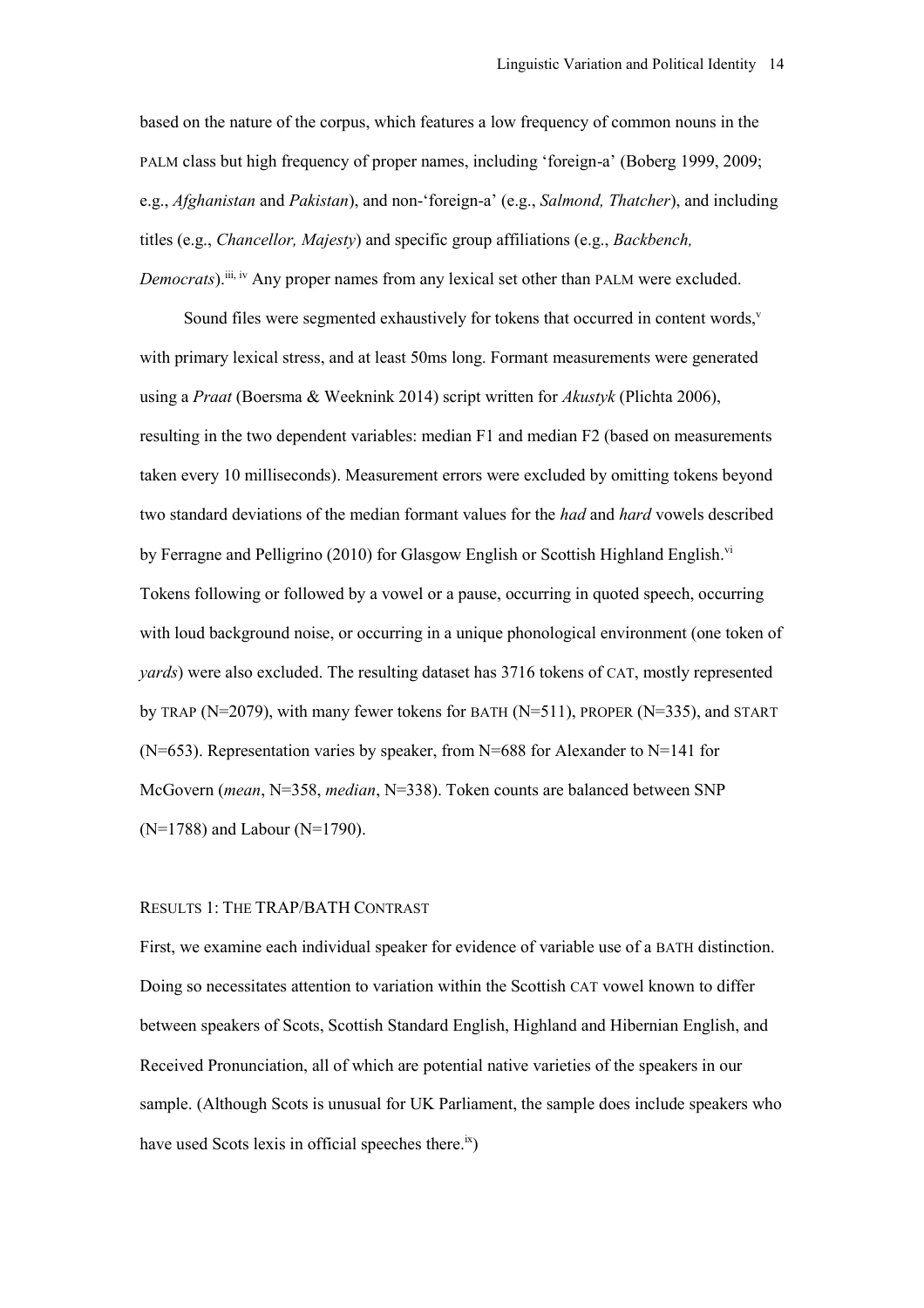# [ FIGURE 1 HERE]

Several differences can be seen in Figure 3. MacNeil has an internally consistent CAT vowel, probably because he is from the Isle of Lewis, where TRAP/BATH and PROPER/START are distinguished by a length contrast (Shuken 1984). McGovern also has a lack of subcategories differentiation, and is perhaps the only speaker here with the traditional Scots pattern. His CAT vowel is backer than MacNeil's, in line with expected regional differences. At the other extreme are Alexander and Robertson, who are similar to one another: START is clearly distinct from the other three subcategories, and they show a slight backing of BATH. MANOVA models<sup>x</sup> on F1 and F2 for each speaker show that Alexander and Robertson are the only speakers with a significant difference between TRAP and BATH. While we can say they are the most RP-like, they are not RP speakers: A true RP system would have BATH much closer to START, and START would be non-rhotic. These are SSE speakers with some RP-like tendencies. The remaining six are typical SSE speakers, with TRAP and BATH overlapping, and START distinct in F1/F2 space. Weir is slightly different in that his BATH overlaps with both TRAP and START. For everyone, PROPER overlaps with TRAP/BATH.

Overall, we (almost) see all four phonological patterns among these ten speakers: one speaker of Highland-and-Hebridean English (HHE), one speaker of Scots, and eight speakers of Scottish Standard English (SSE), two or three of whom show some RP-like qualities. Alexander, Robertson, and Weir have biographies which can explain their TRAP/BATH configurations without reference to accommodation towards or influence from Westminster. Robertson was born in London. Alexander and Weir were trained as lawyers, which entails an orientation to a certain upper-middle class persona.

However, recalling Abercrombie (1979), the question remains whether these speakers' backed 'BATH' vowels are indeed due to RP-influence, or if they actually belong to a traditional Scottish subcategory, where certain RP/SSBE TRAP lexemes like *gather* and *value* are regularly produced further back than others. Looking at the lexical incidence of TRAP for Alexander, Weir, and Robertson, Robertson shows no backed TRAP lexemes, while Alexander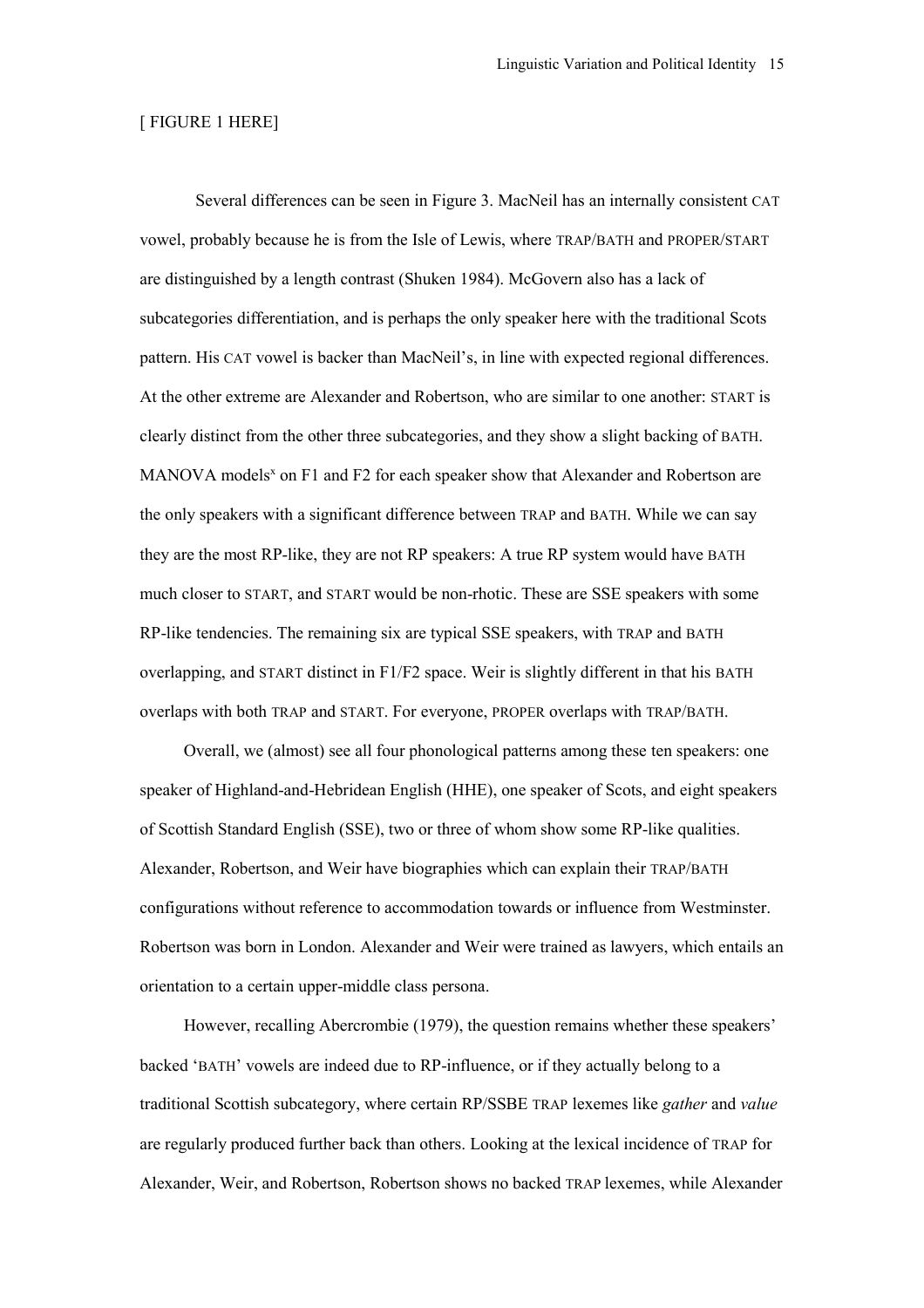and Weir do. Furthermore, most correspond to those Abercrombie (1979) identified, suggesting that Alexander's and Weir's apparent 'RP-like' BATH-backing might rather be an artefact of a traditional Scottish distinction. If so, then for all three speakers their TRAP/BATH pattern is attributable to pre-Westminster acquisition, not accommodation to Westminster (cf. Carr  $\&$  Brulard 2006). Thus, the only speaker in the sample who might be characterized as having an RP-influenced TRAP/BATH distinction is Robertson. Even there, the TRAP/BATH distinction is phonetically subtle.

But while speakers' overall distributions do not suggest accommodation to RP/SSBE, perhaps this is because accommodation is more likely to be seen in intra-lexeme variation than overall means. If Scottish English speakers are unsure of which lexemes belong to TRAP versus BATH (Stuart-Smith et al. 2011), then perhaps evidence of their attempts at convergence would be if we saw only occasionally backed productions of TRAP/BATH. We can approximate a measure of this by looking at the standard deviations of TRAP and BATH lexemes (Figure 4), where a speaker showing no accommodative attempts will have less variation than a speaker who occasionally backs TRAP/BATH. We find that, for all speakers, TRAP lexemes are the most variable, with the possible exception of one or two BATH lexemes by Weir and Murphy: *answer* and *examples*. The TRAP words that are the most variable in F2 are *families* (Weir), *dynamic* (Wishart), *than* (Weir), and *imagine* (Wishart), also all prenasal. Perhaps speakers occasionally accommodate to RP by backing instances of TRAP that they analogize to the pre-nasal BATH context. Even if this is the case, we argue that this is a far cry from the robust evidence needed to claim that these Scottish MPs are converging towards RP/SSBE through the adoption of a distinct BATH vowel.

# [ FIGURE 2 HERE]

# RESULTS 2: THE CAT VOWEL

We now consider the CAT vowel as a whole, encompassing all four lexical sets (see *Methods*). We first consider inferential modelling, keeping in mind that the low number of speakers and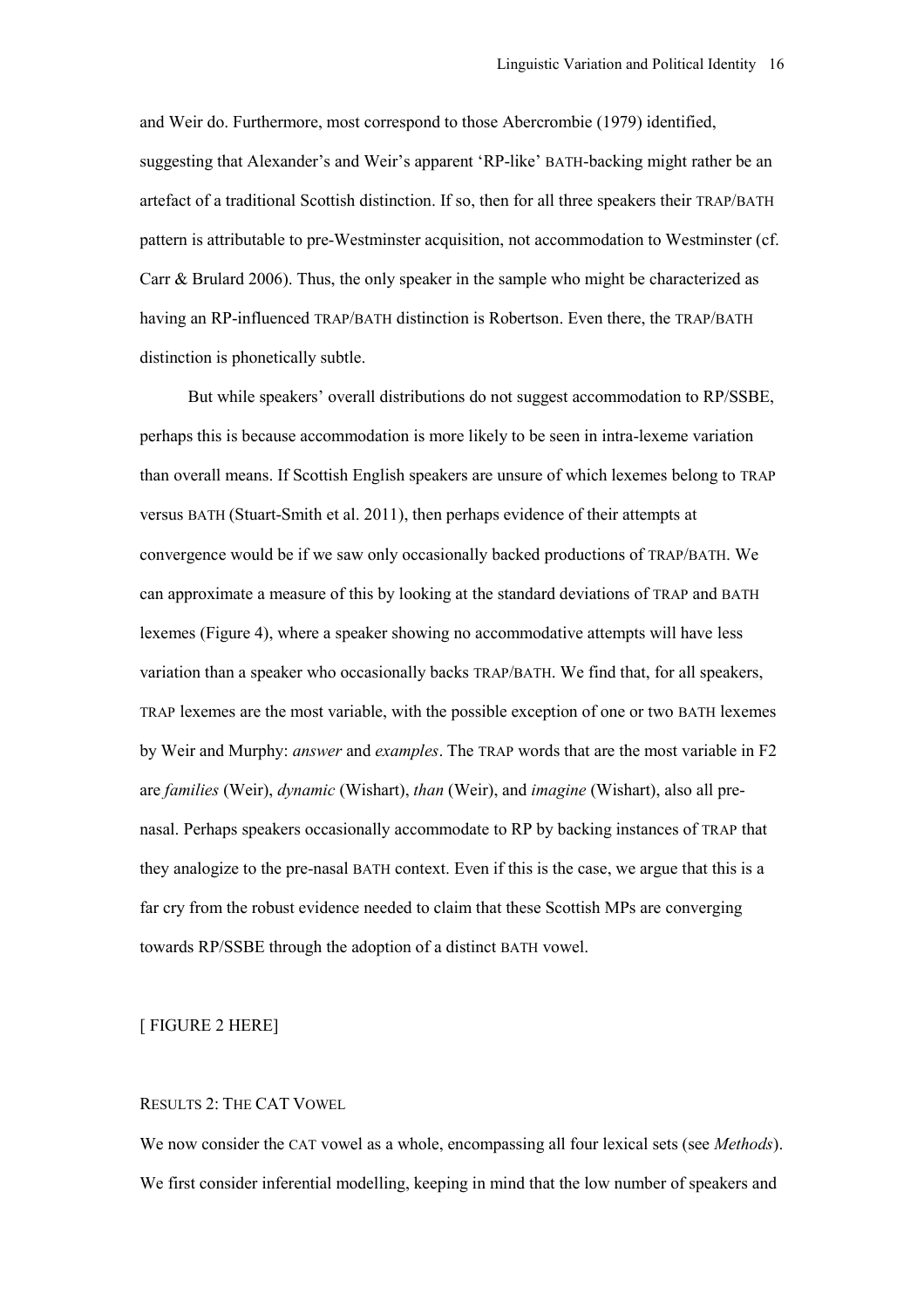lack of exact balance between factor levels means that these should be treated with some caution. We model the normalized median F1 and F2 values of CAT separately with two bestfit linear mixed effects models (Baayen 2008) using the *lmerTest* package (Kuznetsova et al. 2014) in *R* (R Core Development Team 2014).<sup>vii</sup> A single model of best fit was obtained using the *step()* function in *lmerTest*, which 'performs automatic backward elimination of all effects of linear mixed effect model' (Kuznetsova et al. 2014:12). The factors remaining in these best-fit models are discussed below.

# [TABLE 2 HERE]

Of all the predictors tested (Table 2), the most complicated is phonological environment, which was represented in four ways: preceding and following place, and preceding and following manner/voicing. Following manner/voicing was coded with attention to those environments that historically conditioned the emergence of BATH (Wells 1982:233), e.g., voiceless stops (never BATH contexts) were distinguished from voiceless fricatives (often BATH contexts). The dataset is swamped by tokens of TRAP followed by a voiceless obstruent (N=909). Following voiceless fricatives and nasals are proportionally much more representative of BATH (58% and 36% of 511 tokens) than TRAP (10% and 30% of 2079 tokens). Data are sparse overall for PROPER (N=335). The following phonological environment was always (r) for START ( $N=727$ ); instances of weak rhoticity or variable nonrhoticity were rare in this dataset (in contrast to speakers in Carr & Brulard 2006), and any tokens were excluded from this analysis.

Other linguistic constraints included LEXICALSET, defined by Wells' (1982) criteria for RP, and (log) lexical frequency (LOGFREQ), which we based on the spoken portion of the British National Corpus (Leech et al. 2001), and which is based in part recordings from UK Parliament. We also tested for the (log) duration of the (hand-segmented) vowel (LOGDUR). Duration values must be treated with caution because of their relationship to rate of speech, which we only loosely mitigate here through the inclusion of a random intercept for speaker.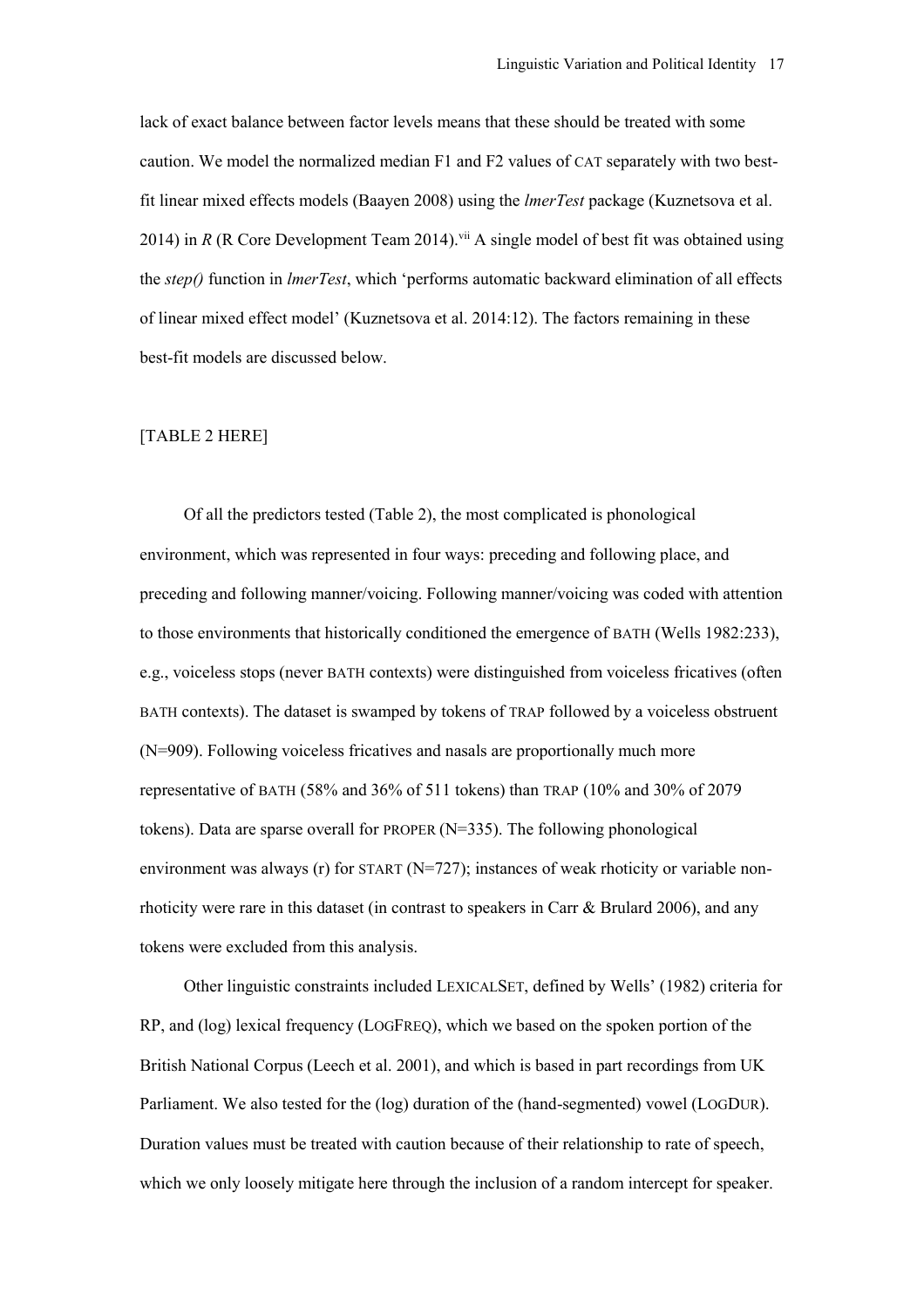Preliminary analysis of rate of speech found interspeaker variation to be less than intraspeaker variation. CAT is one of the vowels least affected by the Scottish Vowel Length Rule (SVLR; Aitken 1981; Scobbie, Hewlett & Turk 1999).

The three social factors in the analysis were REGION, CLASS, and political PARTY. Interaction effects were impossible to model because of the sample size, which was constrained by which MPs had been elected to the UK Parliament.

# [TABLE 3 HERE]

With respect to internal constraints, PHONOLOGICAL ENVIRONMENT and LEXICAL SET account for variation in both F1 and F2, DURATION accounts for variation in height only, and LEXICAL FREQUENCY is not significant in either model (Table 3). The lack of a frequency effect may or may not be related to the unusually high number of low frequency words in this dataset (represented especially by PROPER), and future study might consider a corpus-internal calculation of word frequency instead, 'to determine frequency within the semantic domain of politics' (Podesva, et al. 2015). Vowel duration, in contrast, is a well-known correlate of F1, especially for low vowels, due to effects of target undershoot (Lindblom 1963; Moon & Lindblom 1994).

### [TABLE 4 HERE]

PRECEDING and FOLLOWING PLACE and MANNER accounted for variation in F2, while only PRECEDING MANNER emerged for F1 (Table 3). One effect is that a preceding approximant (e.g., *plan*) predicts a higher, backer CAT vowel than a preceding voiceless obstruent (e.g., *pan*) (Table 4). A backer CAT vowel is also predicted by a following approximant. These effects are phonetically attested in other studies of low vowel variation across varieties of English (e.g., Labov, Yaeger & Steiner 1972). The effect on F2 for preceding place is the most perplexing, in that CAT preceded by either anterior (e.g., *tan*) or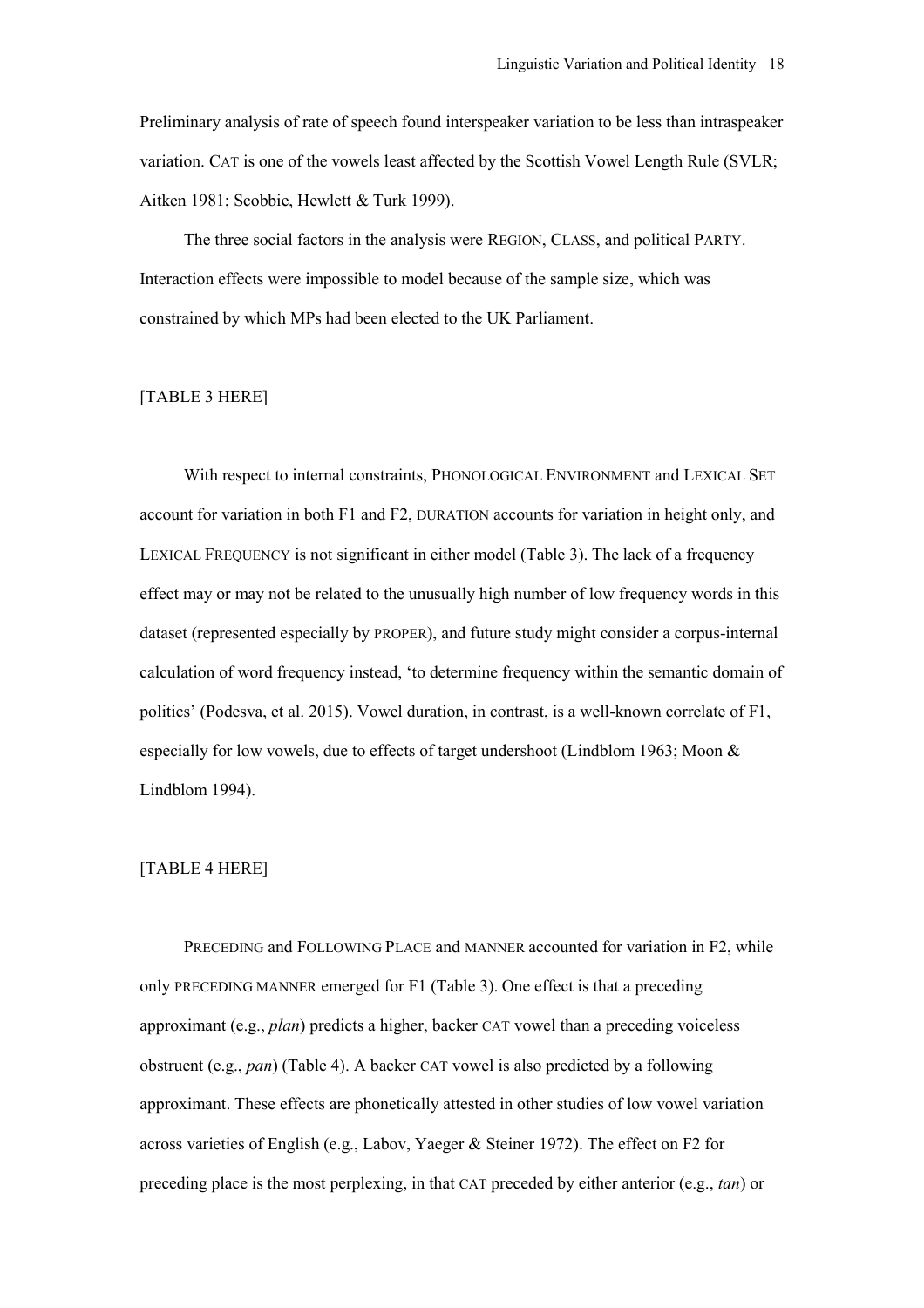posterior (e.g., *can*) consonants is in both cases a fronter vowel than when preceded by nonlingual consonants (e.g., *pan*).

With respect to lexical set, START is significantly higher than TRAP, with no other significant differences in height between lexical sets (vis-à-vis TRAP). For F2, we see no difference between BATH and TRAP, but do see a difference between PROPER<sup>Viii</sup> and TRAP and between START and TRAP. In the next section, we consider the complex issue of lexical set differences in an analysis of individual differences. The main take-away from the group-level analysis is that there is no evidence for accommodation towards a distinct BATH vowel.

The only social factor achieving statistical significance in the F1 model is political PARTY. A token of CAT produced by a member of the SNP is predicted to be a lower vowel than one produced by a member of Labour (Table 4). The social factors predicting F2 variation are REGION and CLASS, which support previous findings that CAT is a fronter vowel in the West than the East, and which introduces a new finding that CAT is a fronter vowel among Working Class speakers (and marginally the Upper Middle Class speaker) than (Lower) Middle Class speakers. The social effects are all weaker than the linguistic effects, and in particular the mismatch between the class hierarchy and the anteriority of the CAT vowel in this model suggests that all social factors warrant closer investigation.

Figure 1 shows the distribution of the (reverse) mean F1 of the CAT vowel by speaker, with individuals ranked from those with the highest vowel (Alexander) to those with the lowest vowel (Wishart). While the overall effect of political party is suggestive, the differences between individuals are subtle. Harris and Murphy (Labour) appear to be essentially indistinguishable from MacNeil, Robertson, and Hosie (SNP). Half of the speaker set are not actually differentiated by political party. The effect of political party seems to be entirely driven by Alexander, Sheridan, and McGovern (Labour) on the one hand, and Weir and Wishart (SNP), on the other.

#### [ FIGURE 3 HERE]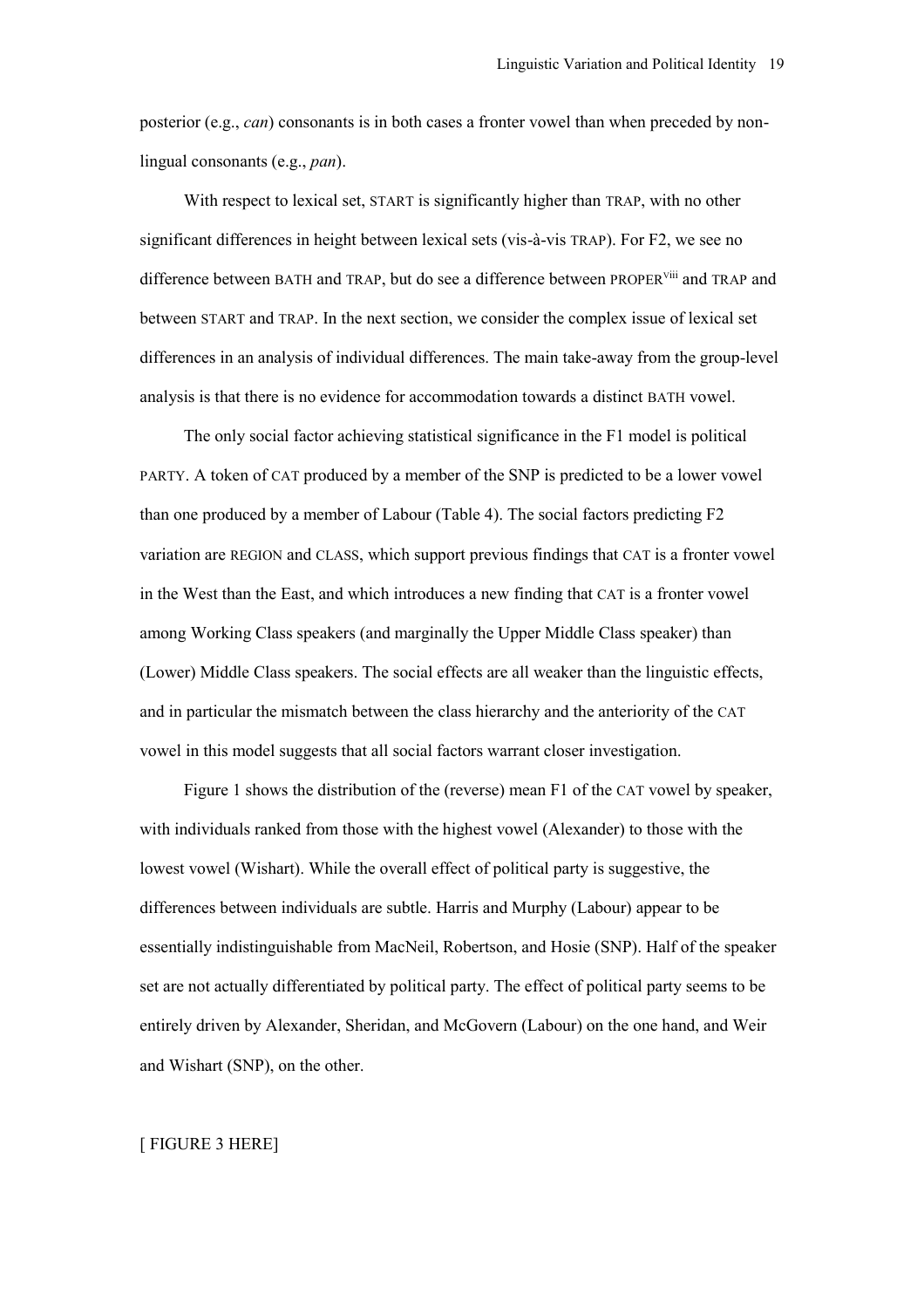Figure 2 shows the distribution of mean CAT F2 by speaker, with individuals ranked from those with the frontest vowel (Murphy) to those with the backest (McGovern). Grouplevel effects again appear to be driven by a few individuals. The effect of region is largely driven by Murphy and Harris, who are from the West. The effect of social class is largely due to Sheridan and McGovern, the two working class speakers. Note that both speakers are also key drivers of the political party effect for F1.

# [ FIGURE 4 HERE]

Sheridan and McGovern, though hailing from different regions, share both political party and social class, and produce the backest and, with the exception of Alexander, highest CAT vowels. Murphy and Harris share regional, social class, and party affiliations, and produce the frontest CAT vowel, but one that is neither especially high nor low. Weir and Alexander might be considered most socially similar (both trained as lawyers, a profession whose members often demonstrate an influence of RP (Scobbie et al. 1999)), but differ on political party, and produce the second-lowest and the highest CAT vowel, respectively (though one not especially front nor back). Those speakers who are middling in all cases are Hosie, Robertson, and MacNeil, who are all SNP members but who differ from one another in terms of region, social class, or both. Wishart has the lowest CAT vowel, and he differs from the other nine MPs in, among other things, working both before and during his time as MP in a highly performative profession, as a musician in a Scottish Celtic folk/rock band.

### **DISCUSSION**

In the attempt to test for phonetic convergence towards RP and for the role of political party affiliation as a predictive social factor, we constructed a sample of middle-aged, white, male, Scottish politicians, and ended up with a small but highly heterogeneous sample encompassing multiple phonologies. Comparing each speaker with respect to the F1, F2, and lexical set dimensions of variation in the Scottish CAT vowel (Table 5), there are at least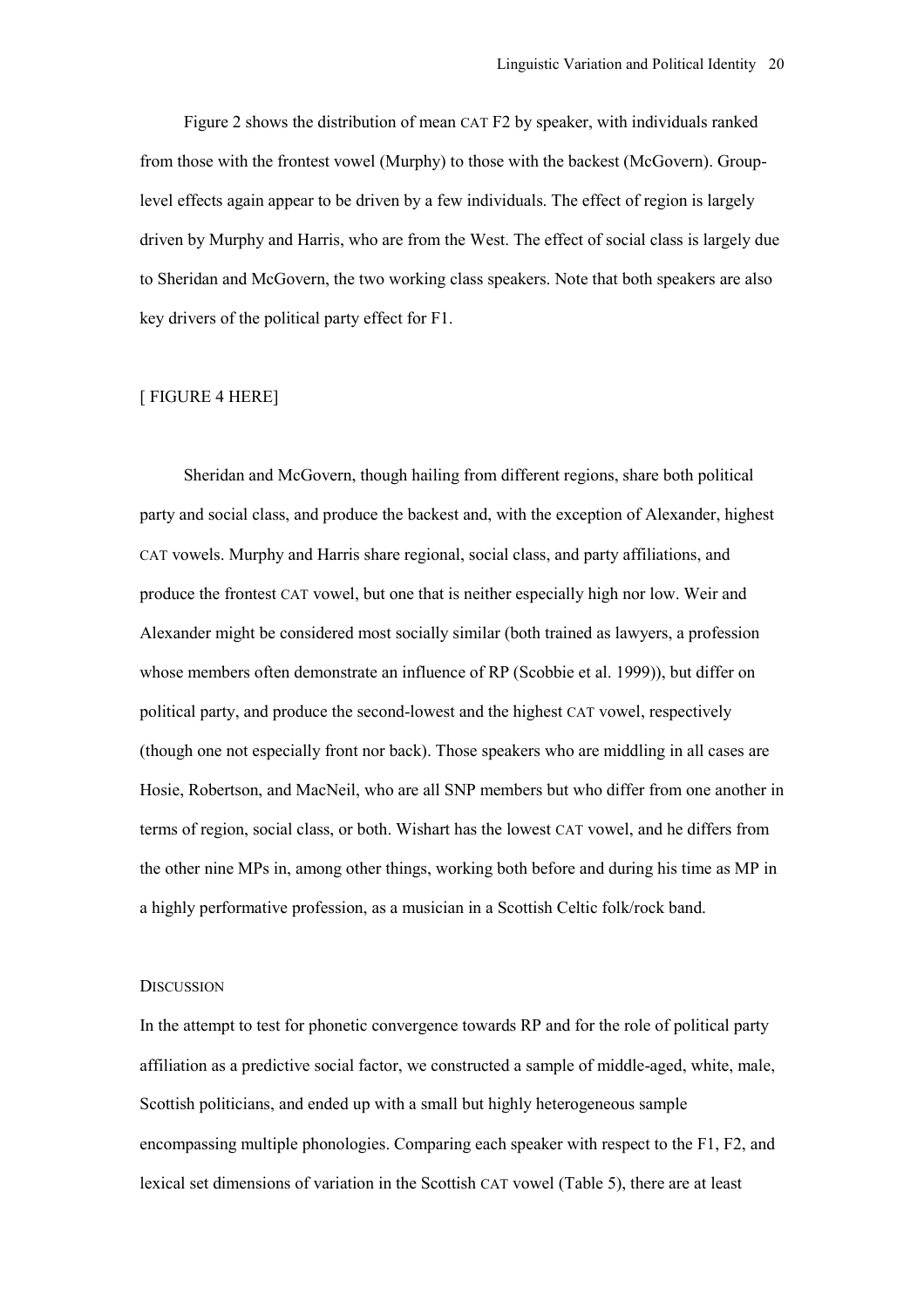seven different potential patterns that can be identified.

# [TABLE 5 HERE]

Despite having only ten speakers, we argue that at least seven systems are needed to summarize our phonetic and phonological results. The 'middle' speakers (Robertson, MacNeil, Hosie) appear to be the most idiosyncratic: they produce neither a very high nor very low, very front nor very back CAT tokens, but are differentiated according to properties of their lexical subsets. They are stylistically diverse, and include the speaker who seems to have the most RP influence (Robertson) as well as the speaker of Hebridean English (MacNeil). Only two of the ten speakers (Harris and Murphy) are matched on every phonetic, phonological, political, regional, and social class dimension, and even this is a bit surprising since one of them (Murphy) lived as a teenager in South Africa (suggesting that the non-Scottish influences were minimal, perhaps because while he moved geographically he moved with the Scottish influences of his family). One important point of contrast is between those two ('type 6') and the 'type 7' speakers (Weir and Wishart); the former produce a fronted CAT vowel, while the latter produce a lowered CAT vowel. Socially, the former are Labour MPs from the western region, while the latter are SNP MPs from the eastern region.

Note that we can see here how the F1 correlations for political party are clearer than for social class and region. The 'type 1' speaker (Alexander) and the 'type 2' speakers (Sheridan and McGovern) represent opposite ends of the social class spectrum, and McGovern is from a different region from the other two, but all three produce the highest CAT vowels, and all are Labour MPs. This pattern is part of the overall evidence suggesting that F1 variation in the CAT vowel is an available or emerging index for political party identity. Results from regression modelling confirm this, as well as confirming that the relationship between F2 and region (Johnston 1997). We have complicated these findings with analyses at the individual level, and we now explore the possible reasons for why political party might be indexed by vowel height, and why particular speakers might be more likely to orient to this indexicality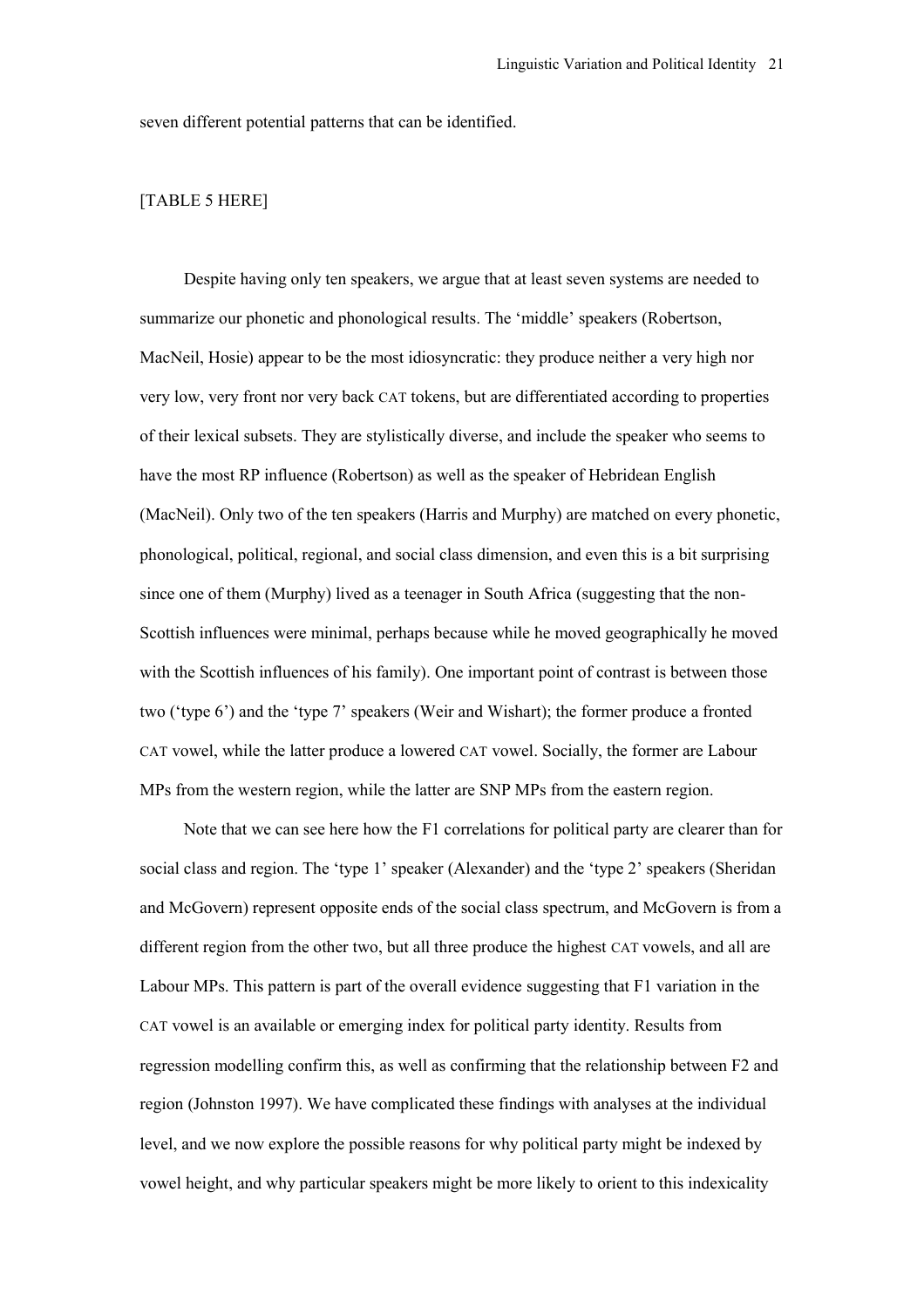in production than others.

Sociophonetic patterns may be broadly attributed to accommodation (which may or may not include social motivations) or identity work (which may or may not include accommodation). An asocial account of convergent patterns points to the variation in a speaker's social network and explains the speaker's production patterns with respect to statistical patterns of contact or exposure. A social account does the same, but takes the explanation to include the social reasons for social network composition, plus the potential socioindexicality of variants, the social identity of speakers, and the general social context. An account of variation based on identity work relies on the identification of social meanings that the variants index, and an account of why a speaker would want to orient towards or away from those meanings, as well as whether they are capable of and sanctioned to do so. While the data presented here do not allow us to definitively distinguish between these various possibilities, we suggest that some analyses are more reasonable than others.

A contact-only explanation is that MPs speak to others within their party more than to MPs of other parties (and there may be aspects of the way the Westminster Parliament operates which support this, for example physically going through separate division lobbies to vote, where there will be chance to speak to MPs voting the same way, therefore usually of the same party). Under this account, the Labour MPs in our sample who use a higher CAT vowel may be doing so because other Labour MPs have a higher CAT vowel. Assuming that RP/SSBE speakers, and other speakers of non-Scottish varieties, have a higher (in this case, TRAP) vowel than is typical among Scottish speakers, then this may be a reasonable analysis for our data. The Scottish Labour MPs in this study are part of a UK Labour party and will have been participating in those UK based structures (e.g. attending Parliamentary Labour Party Meetings), interacting with speakers who largely represent Southern British English varieties; this may be particularly true for an MP such as Alexander, a senior shadow cabinet minister at the time of data collection. That said, it is not possible to completely rule out an indexical analysis. The association within Scottish varieties between a higher CAT vowel and a middle class, conservative (not Conservative) persona (Johnston 1984; Romaine 1985) may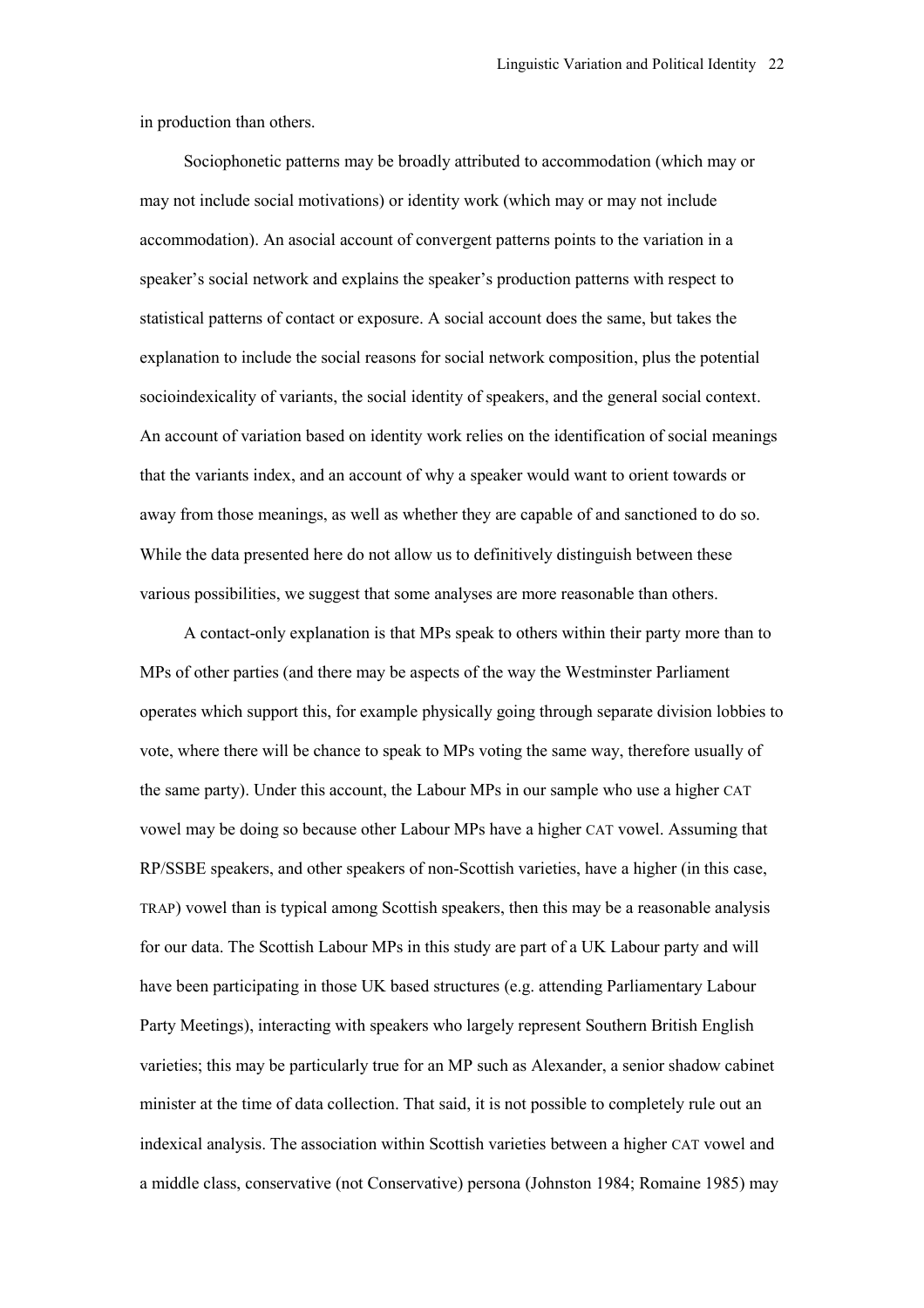suit the construction of a 'New Labour' party persona (at least in 2011-2012). Labour had been seen as developing its focus on the middle class under Tony Blair (Hassan and Shaw, 2012). Kirkham and Moore (2016) demonstrate how former Labour Party leader Ed Miliband shows the greatest style-shifting (in terms of /t/-realization) in 'New Labour keywords' like *Britain* and *government.* Further analysis of our data might test for similar stylistic patterning for the CAT vowel, as well as the audience- and topic-based patterning also found by Kirkham and Moore (2016).

The contact-only explanation is not as useful for accounting for the SNP data. The SNP MPs have no such UK wide party-internal structures to inform their social networks, and a meeting of the SNP MPs at Westminster at the time of data collection would have just required the five MPs studied here plus the one female SNP MP. The rise in the number of SNP MPs in the 2015 election would allow for further testing in a radically different context. Above we noted Lawson's (2011) finding that a lower CAT vowel indexed *anti-institutional*  meaning at a micro-social level in a particular community in Scotland. The position of SNP MPs at the UK Parliament is inherently anti-institutional; the party's commitment to an independent Scotland requires that the UK Parliament should not be an institution of Scotland. SNP MPs maybe be further motivated to avoid the aforementioned class indexes of a higher CAT vowel (Johnston 1984; Romaine 1985). For a party working to throw off its reputation the 'tartan Tories', and to gain ground in urban areas with younger, left-wing voters, the avoidance of the raised variant may be advantageous. In lowering the CAT vowel, SNP politicians can be anti-institutional and index alignment with new political personae.

If the social meaning of the CAT vowel is a resource for constructing political persona, we would expect to see individual differences in speakers' ability and motivation to adopt variants with political meanings. In lieu of a qualitative, interactional analysis (e.g., Kirkham & Moore 2016), one factor to consider here is the performative nature of the speech we analysed: televised speeches in the House of Commons. The three MPs who most carry the effect of political party in our model of F1 are Alexander, Weir, and Wishart, and all have in common that their pre-political professions have an element of high performance – for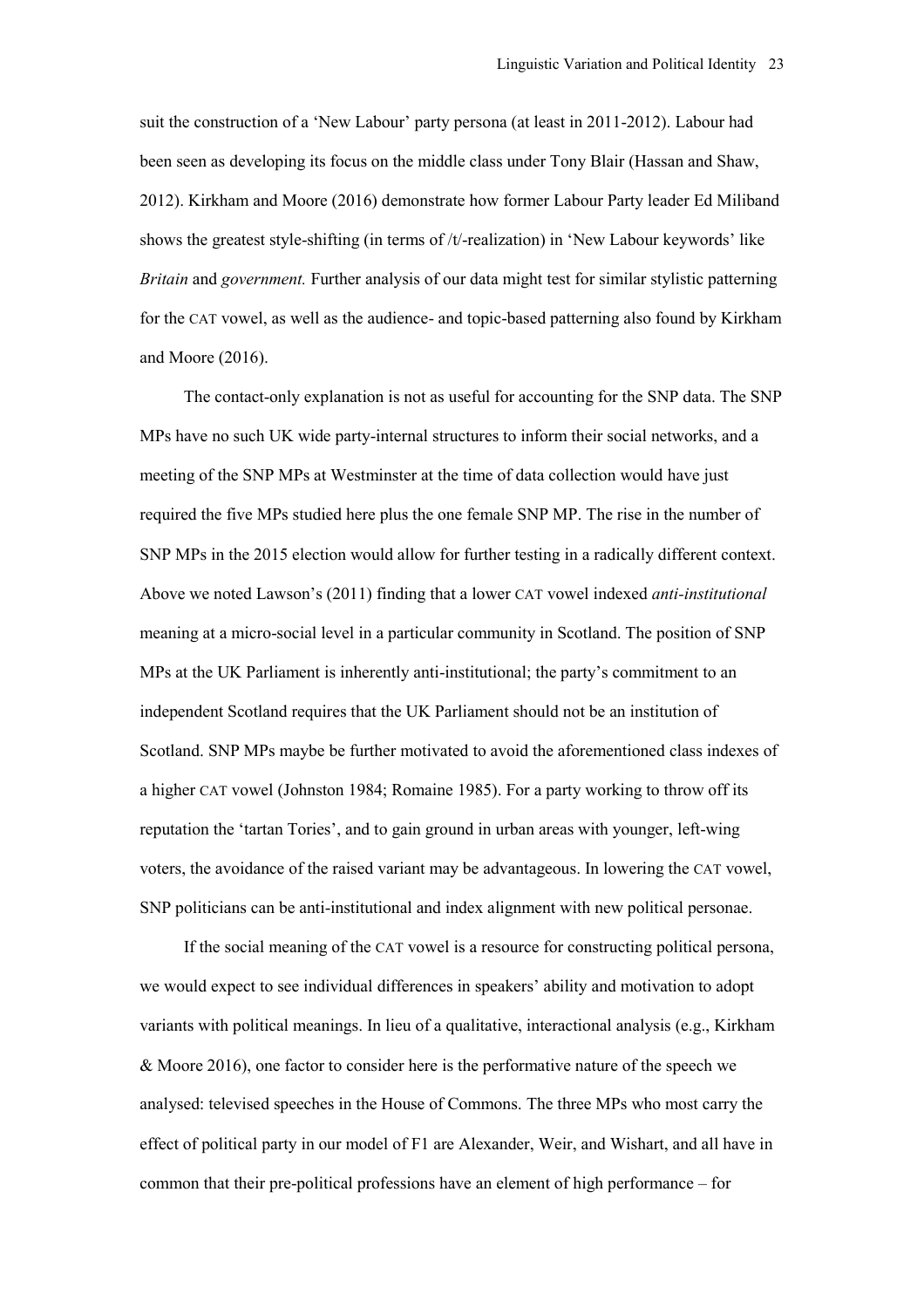Alexander and Weir as lawyers, for Wishart as a musician. The other seven speakers do not. Wishart, in particular, presents a promising case for further study, as the member of a band that is explicitly invested in the performance of Scottish culture. Engagement in such performative contexts, and the personality characteristics that lead to that engagement, may predispose a speaker to attend to and exploit the indexical meanings of phonetic variants in their Parliamentary performances.

While one reason to study Scottish MPs is because they encounter strong pressures to accommodate linguistically, another is because the speech of politicians is an obvious place for exploring indexicality and political meaning. Although political identity is a prominent part of social life, we know relatively little about how it operates as a predictor of linguistic variation. A political identity is 'a social identity with political relevance' (Huddy 2013: 739), and while people vary in the strength of their political identification, elected politicians have careers that demand a public declaration of that identification. While individual politicians may appear more or less typical of their party, with some even becoming iconic of their party's identity (e.g., Margaret Thatcher representing the 1980s UK Conservatives (Janda, et al., 1995), party identification is generally more central to politicians' public image and the composition of their social networks than for the average individual (McGraw 2003). One could argue that there is little about a politician's speech that is not, in a way, political.

#### **CONCLUSION**

Even a superficially homogeneous speaker sample can display great individual-level and group-level variation. Trying to account for that variation through strictly automatic processes of convergence is not a straightforward task, even for speakers of a marked variety in a social context with the strong pressure to accommodate. Taking Scottish Members of UK Parliament as a test case, we argue against previous accounts of production patterns as reflecting 'unconscious' and asocial accommodation. Rather, we find a suggestive main effect of political party, which potentially reflect both social network and social meaning differences between the two groups. Examining individual-level differences has enriched our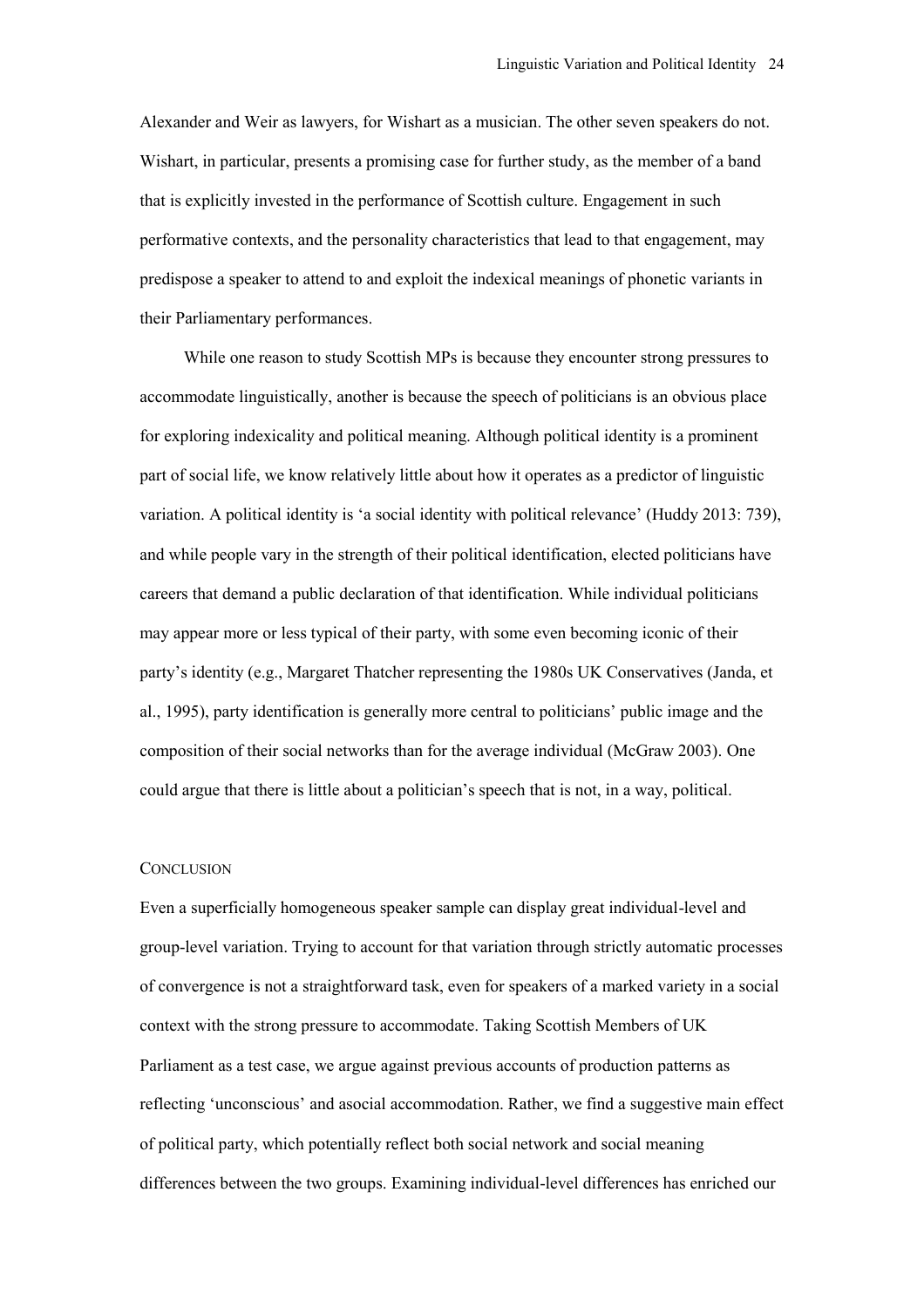interpretation of the group-level effects, identifying particular individuals who appear to be driving those effects. Notwithstanding the complications of sampling from a phonologically diverse range of elected politicians, we argue that political party is a potentially rich social factor to include in studies of sociophonetic variation (Hall-Lew, et al., 2010, 2012).

We take the perspective that any phonetic convergence among these speakers may be towards Scottish English norms just as much as towards RP/SSBE norms, and also that it is more fruitful to acknowledge the ever-present social factors that set the stage for contactbased accounts of that convergence, rather than treating contact as a primarily asocial, statistical phenomenon. We further posit an indexical analysis of what might be characterised as patterns of phonetic divergence, suggesting a range of stance and class-based meanings that take on political value in the context of Scottish MPs speaking as a minority group in the UK Parliament. Although the confirmation of those indexicalities is left for future analysis, these considerations seem necessary if the goal of sociophonetics research is to account for patterns of variation as completely as possible.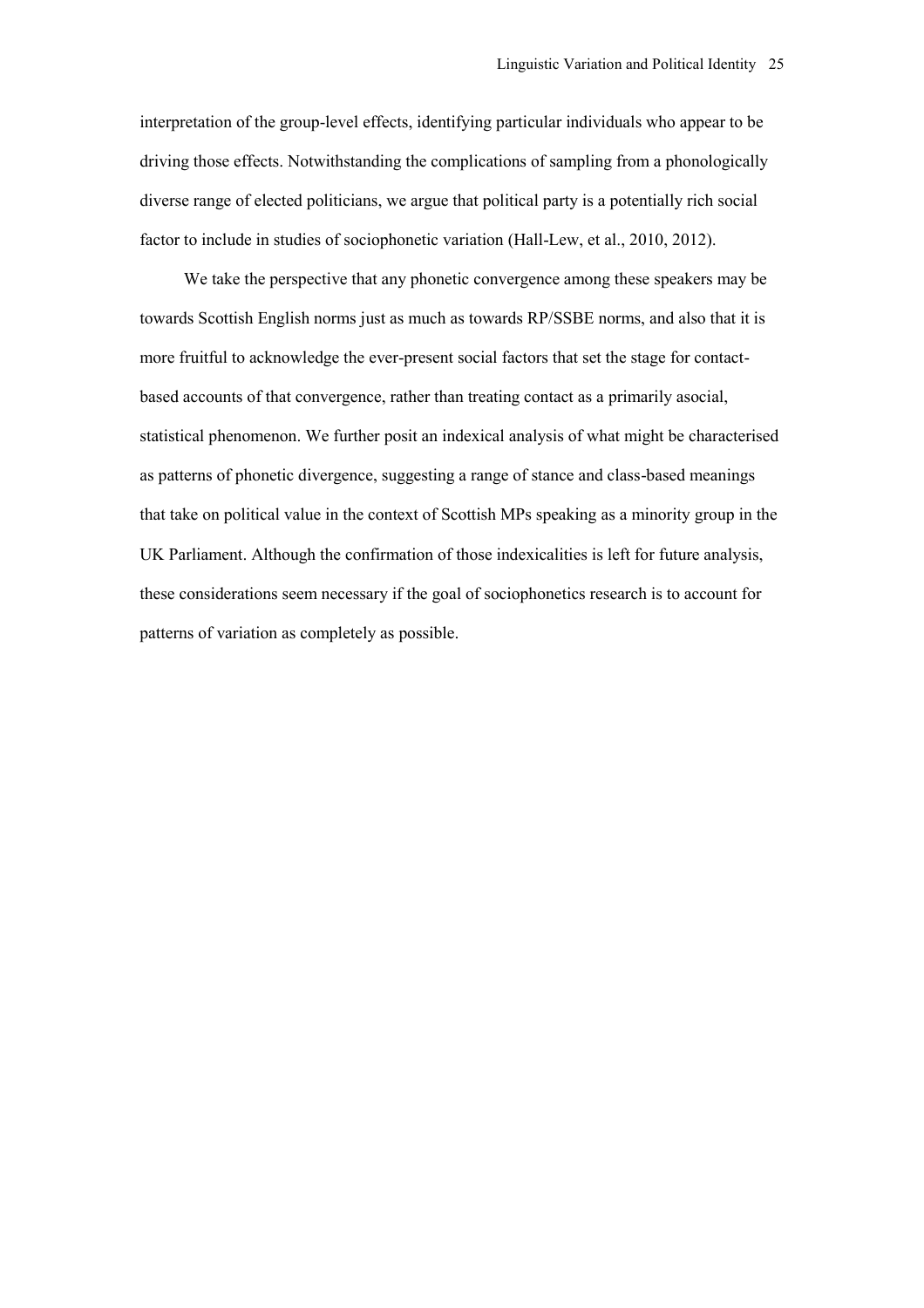#### ENDNOTES

<sup>i</sup> Thanks to Victoria Dickson and Samantha Dent for their help in segmentation.

ii Note that the same effects obtained significance and did so in the same order and strength in models that only included TRAP and BATH.

iii A secondary analysis comparing foreign and non-foreign proper nouns does show some differences between the two, with foreign proper nouns slightly fronter and lower than non-foreign proper nouns. However, the data are too sparse for a reliable comparison.

iv In cases where a token could have been coded as either one of Wells' lexical sets or PROPER, the token was assigned to PROPER, except for when the vowel was followed by a tautosyllabic /r/ (e.g., *Barclay's, Hargreaves, Karlovac*), because of the strong effect of a following /r/ on vowel quality. Ambisyllabicity was an issue for categorizing these and non-proper names as well, such as *safari*, which can be TRAP or START depending on the syllabification of the /r/. Since all tokens were manually segmented, lexical sets were assigned to tokens based on auditory cues to syllabicity.

<sup>v</sup> 16 tokens of the word *can't* were also included, even though this is a function word, because of the very low number of BATH tokens per speaker.

vi Tokens of MEET were eliminated if they showed: F1 < 77 Hz or > 472 Hz; F2 < 1707 Hz or > 2674 Hz. Tokens of CAT were eliminated if they showed: F1 < 365 Hz or > 886 Hz; F2 < 894 Hz or > 1774 Hz. These ranges were defined as liberally as possible by taking the extremes of the *had* and *hard* ranges and the extremes of the Glasgow and Highland ranges. Ferragne and Pelligrino (2010) did not include data for the Eastern Central Belt. <sup>vii</sup> Before testing for the effect of each predictor on each formant of each vowel, we attempted to trim the number of factors included in order to avoid overfitting the data (Harrell 2001:61), following the procedure outlined in Kuperman and Bresnan (2012), but no factors were able to be eliminated, and all were entered into the full model. viii This may suggest that 'foreign-a' in Scottish varieties is acoustically 'in-between' the fronter and backer vowel classes (TRAP and START), similar to what Boberg (2009) found for Canadian English.

ix Sheridan's use of the word *fearties* caused confusion for Hansard reporters in 2013, an incident which attracted media attention[: http://www.deadlinenews.co.uk/2013/01/15/parliamentary-officials-baffled-by-accents-of](http://www.deadlinenews.co.uk/2013/01/15/parliamentary-officials-baffled-by-accents-of-scottish-mps/)[scottish-mps/](http://www.deadlinenews.co.uk/2013/01/15/parliamentary-officials-baffled-by-accents-of-scottish-mps/) The presence of Scots in the UK Parliament has increased since the time of data collection, and media stories such as this one are more common: [http://www.telegraph.co.uk/news/2017/04/03/scottish-mp](http://www.telegraph.co.uk/news/2017/04/03/scottish-mp-reveals-accent-thick-has-translated-speaks-commons/)[reveals-accent-thick-has-translated-speaks-commons/](http://www.telegraph.co.uk/news/2017/04/03/scottish-mp-reveals-accent-thick-has-translated-speaks-commons/)

<sup>x</sup> F1 and F2 are the two dependent variables in the model. The model generates Pillai statistics for each independent factor (Hay et al. 2006, Hall-Lew 2010). Factors included were, in order: FUNCCONT, PRECPLACE, PRECMANNER, FOLPLACE, FOLMANNER, LEXICAL\_SET (TRAP versus BATH). Note that these factors, and the dataset itself, differ from those profiled in Nycz and Hall-Lew (2014), which explains the difference between the results shown and those in in that paper.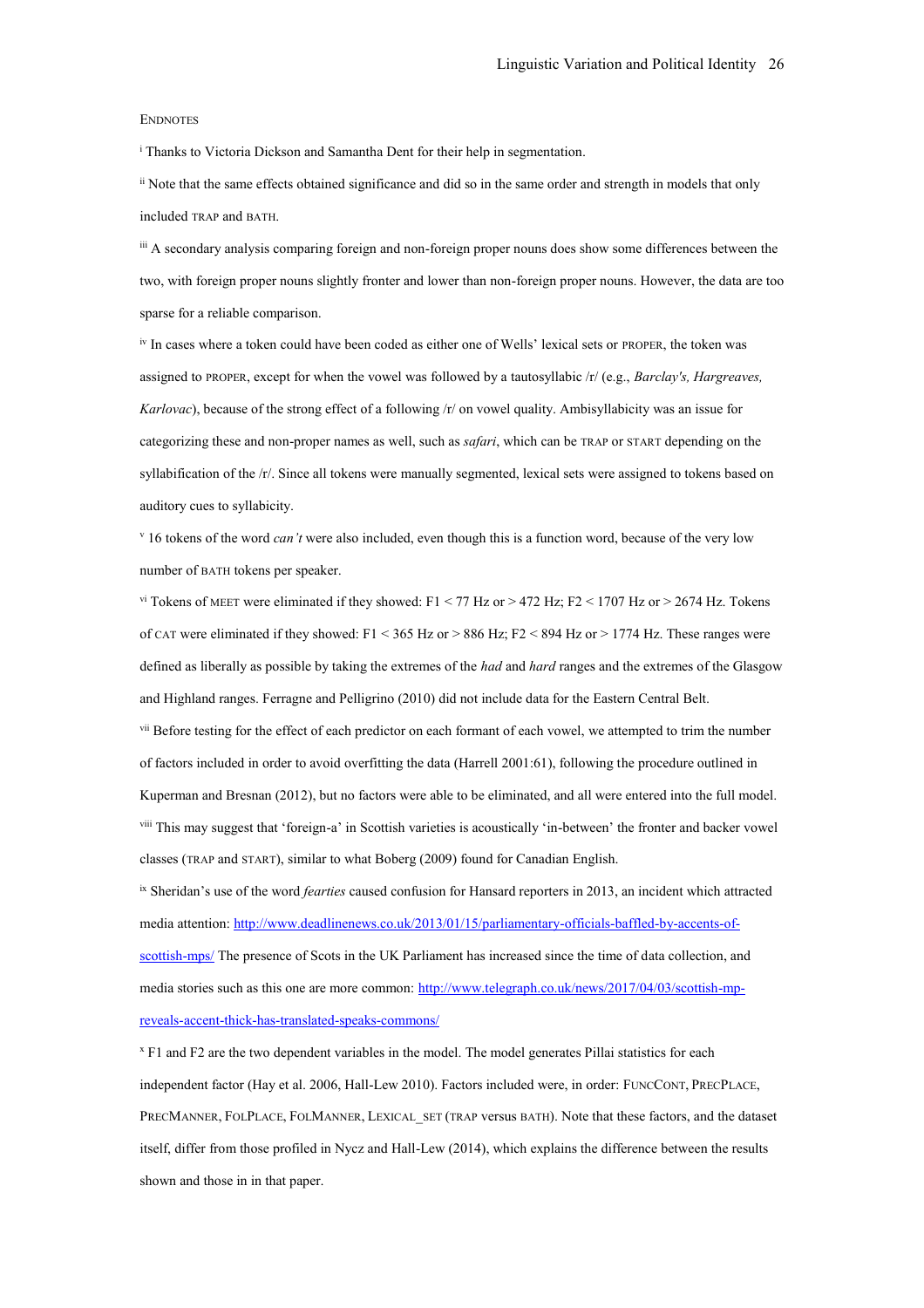#### **REFERENCES**

- 110th Congress, 1st Session (2007). H. Con. Res. 63. [http://thomas.loc.gov/cgi](http://thomas.loc.gov/cgi-bin/query/z?c110:H.CON.RES.63)[bin/query/z?c110:H.CON.RES.63,](http://thomas.loc.gov/cgi-bin/query/z?c110:H.CON.RES.63) Last accessed June 9, 2015.
- Abercrombie, David. (1979). The accents of Standard English in Scotland. In Adam J. Aitken & Tom McArthur (Eds.), *Languages of Scotland.* Edinburgh: Chambers. 68-84.

Agha, Asif. (2003). The social life of cultural value. *Language & Communication* 23(3/4): 231-273.

Aitken, Adam J. (1979). Scottish speech: A historical view with special reference to the Standard English of Scotland. In Adam J. Aitken & Tom McArthur (Eds.), *Languages of Scotland*. Edinburgh: Chambers. 85-118.

- Aitken, Adam J. (1981). The Scottish vowel length rule. In Michael Benskin & Michael Louis Samuels (Eds.), *So meny People, Longages & Tonges: Philological Essays in Scots & Mediaeval English presented to Angus McIntosh*. Edinburgh: The Middle English Dialect Project. 131-157.
- Baayen, R. Harald. (2008). *Analyzing linguistic data: A practical introduction to statistics using R*. Cambridge: Cambridge University Press.
- Bates, Rebecca & Ostendorf, Mari (2001). Modeling Pronunciation Variation in Conversational Speech using Syntax & Discourse. In *Proc. ISCA Workshop on Prosody in Speech Recognition & Understanding,* 17-22.
- Bechhofer, Frank & McCrone, David. (2014). The end of being British? *Scottish Affairs* 23(3): 309- 322.
- Bell, Allan. (2016). Succeeding waves: Seeking sociolinguistic theory for the twenty-first century. In Nikolas Coupland (Ed.), *Sociolinguistics: Theoretical Debates* Cambridge: Cambridge University Press. 391-416.
- Berry, Richard. (2013). MPs are much less local than they would have us believe. Democratic Audit UK[. http://www.democraticaudit.com/2013/07/16/mps-are-much-less-local-than-they-would-have](http://www.democraticaudit.com/2013/07/16/mps-are-much-less-local-than-they-would-have-us-believe/)[us-believe/,](http://www.democraticaudit.com/2013/07/16/mps-are-much-less-local-than-they-would-have-us-believe/) Last accessed 8 January 2017.
- Boberg, Charles. (1999). The Attitudinal Component of Variation in American English Foreign (a) Nativization. *Journal of Language & Social Psychology* 18(1): 49-61.
- Boberg, Charles. (2009). The emergence of a new phoneme: Foreign (a) in Canadian English. *Language Variation & Change* 21(3): 355-380.

Boersma, Paul & Weenink, David. (2014). *Praat: doing phonetics by computer* [Computer program].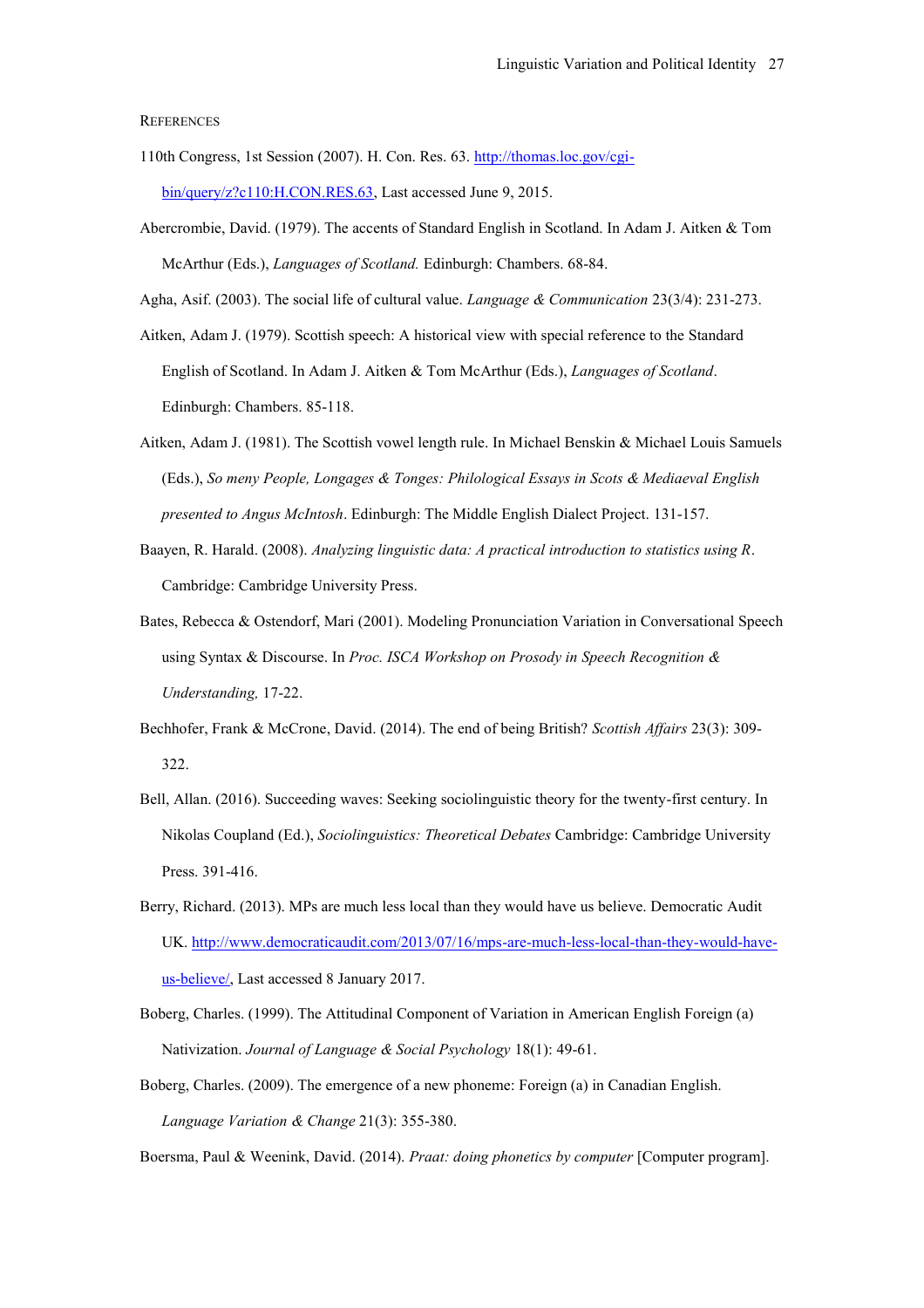Version 5.3.63. [http://praat.org.](http://praat.org/)

- Boyd, Zachary. (2012). *Phonetic Variation of Scottish Politicians in Holyrood.* Masters Thesis, The University of Edinburgh.
- Brulard, Inès, & Carr, Philip. (2013). Variability, unconscious accent adaptation and sense of identity: the case of RP influences on speakers of Standard Scottish English. *Language Sciences* 39: 151- 155.
- Campbell-Kibler, Kathryn. (2010). The Effect of Speaker Information on Attitudes Toward (ING). *Journal of Language & Social Psychology* 29(2): 214-223.
- Carr, Philip & Brulard, Inés. (2006). Anglo-English influences on Scottish Standard English Speakers: TRAP / BATH / PALM / START & LOT / CLOTH / THOUGHT / NORTH / FORCE. *Scottish Language* 25: 31-45.
- Chirrey, Deborah. (1999). Edinburgh: descriptive material. In Paul Foulkes and Gerard J. Docherty (Eds.), *Urban voices: accent studies in the British Isles.* London: Arnold. 223-229.
- Collins, Ray. (2014). *Building a one nation Labour Party: The Collins review into Labour Party reform.* London: The Labour Party.
- Converse, Philip E. (2006). The nature of belief systems in mass publics (1964). *Critical Review, A Journal of Politics & Society* 18(1-3): 1-74.
- Curtice, John. (2014) So who voted yes and who voted no? What Scotland Thinks, [http://blog.whatscotlandthinks.org/2014/09/voted-yes-voted/,](http://blog.whatscotlandthinks.org/2014/09/voted-yes-voted/) Last accessed June 7, 2015
- Eckert, Penelope. (2008). Variation & the indexical field. *Journal of Sociolinguistics* 12(4): 453-476.
- Eckert, Penelope. (2012). Three waves of variation study: The emergence of meaning in the study of sociolinguistic variation. *Annual Review of Anthropology* 41: 87–100.
- Fabricius, Anne H. (2007). Variation & change in the TRAP & STRUT vowels of RP: a real time comparison of five acoustic data sets. *Journal of the International Phonetic Association* 37(3): 293- 320.
- Fabricius, Anne H, Watt, Dominic J. L. & Johnson, Daniel E. (2009). A comparison of three speakerintrinsic vowel formant frequency normalisation algorithms for sociophonetics. *Language Variation & Change* 21(3): 413-435.
- Feldman, Stanley. (2003). Values, ideology & the structure of political ideology. In David O. Sears, Leonie Huddy & Robert Jervis (Eds.), *Oxford Handbook of Political Psychology*. New York: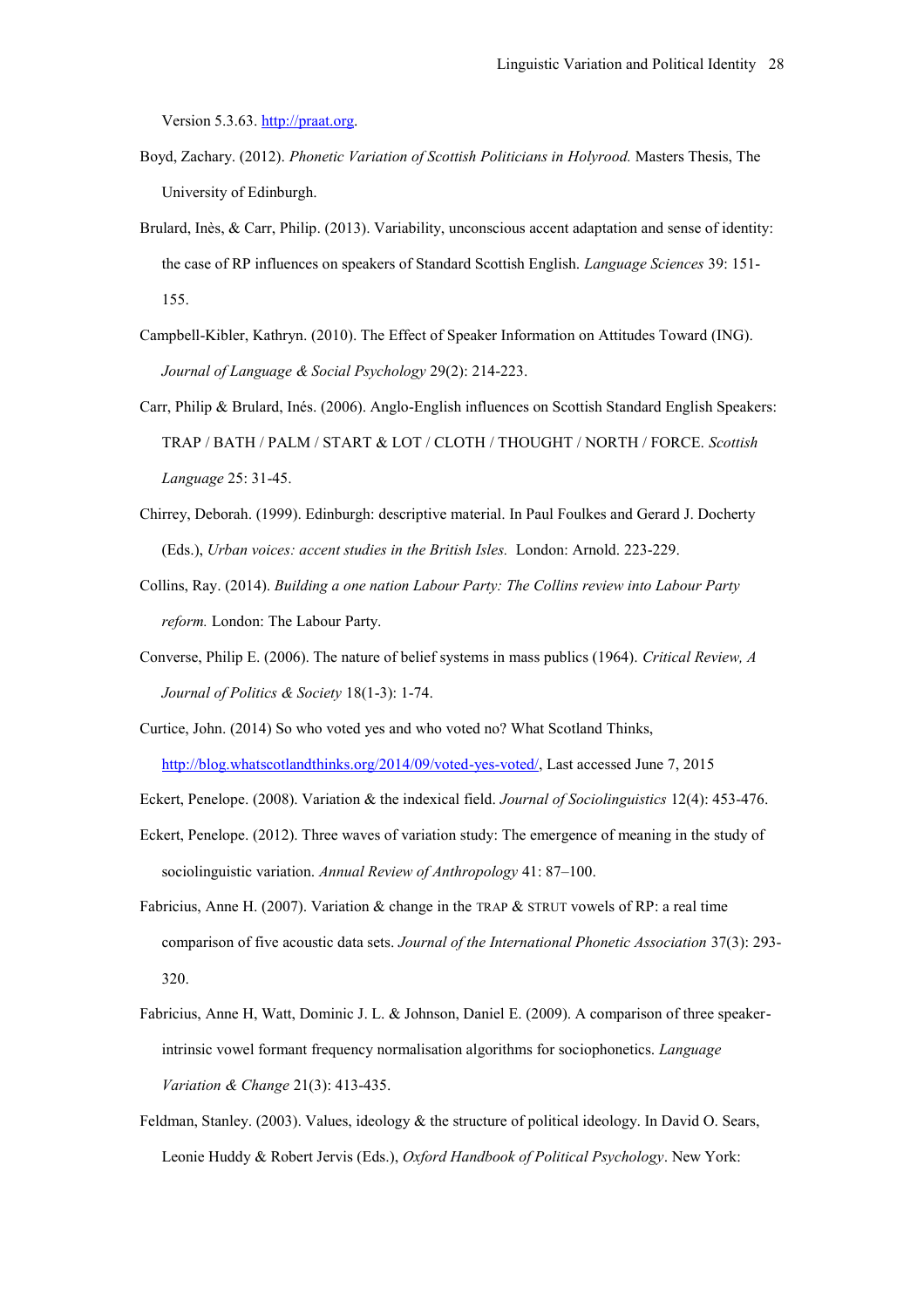Oxford University Press. 477-508.

- Ferragne, Emmanuel & Pellegrino, François. (2010). Formant frequencies of vowels in 13 accents of the British Isles. *Journal of the International Phonetic Association* 40(1): 1-33.
- Fowler, James H. & Kam, Cindy D. (2007) Beyond the Self: Social Identity, Altruism, and Political Participation. *The Journal of Politics*. 69(3): 813-827.
- Gallup (Ed.). (2014). *Election trends by group: Party affiliation.* [http://www.gallup.com/poll/15370/party-affiliation.aspx,](http://www.gallup.com/poll/15370/party-affiliation.aspx) Last accessed June 9, 2015.
- Grant, William. (1914). *The Pronunciation of English in Scotland*. Cambridge: Cambridge University Press.
- Guy, Gregory and Frans Hinskens. (2016). Linguistic coherence: Systems, repertoires and speech communities. *Lingua* 172-173: 1-9.
- Hall-Lew, Lauren. (2010). Improved representation of variance in measures of vowel merger. *Proceedings of Meetings on Acoustics (POMA)* 9(1). DOI: 10.1121/1.3460625
- Hall-Lew, Lauren, Starr, Rebecca & Coppock, Elizabeth. (2010). Indexing Political Persuasion: Variation in the Iraq Vowels. *American Speech* 85(1): 91-102.
- Hall-Lew, Lauren, Starr, Rebecca & Coppock, Elizabeth. (2012). Style-Shifting in the U.S. Congress: The vowels of Iraq(i). In Juan Manuel Hernández-Campoy & Juan Antonio Cutillas-Espinosa (Eds.), *Style-Shifting in Public: New Perspectives on Stylistic Variation*. Amsterdam: John Benjamins. 45-63.
- Harrell, Frank E. (2001). *Regression modeling strategies*. Berlin: Springer.
- Harrington, Jonathan, Palethorpe, Sallyanne & Watson, Catherine. (2000). Monophthongal vowel changes in Received Pronunciation: an acoustic analysis of the Queen's Christmas broadcasts. *Journal of the International Phonetic Association* 30: 63-78.
- Hassan, Gerry & Shaw, Eric. (2012). *The strange death of Labour Scotland*. Edinburgh: Edinburgh University Press.
- Hay, Jennifer, Warren, Paul & Drager, Katie. (2006). Factors influencing speech perception in the context of a merger-in-progress. *Journal of Phonetics* 34: 458-484.
- Huddy, Leonie. (2013) From Group Identity to Political Cohesion and Commitment. In Leonie Huddy, David O. Sears, & Jack Levy (Eds.), *Oxford Handbook of Political Psychology*. New York: Oxford University Press. 737-773.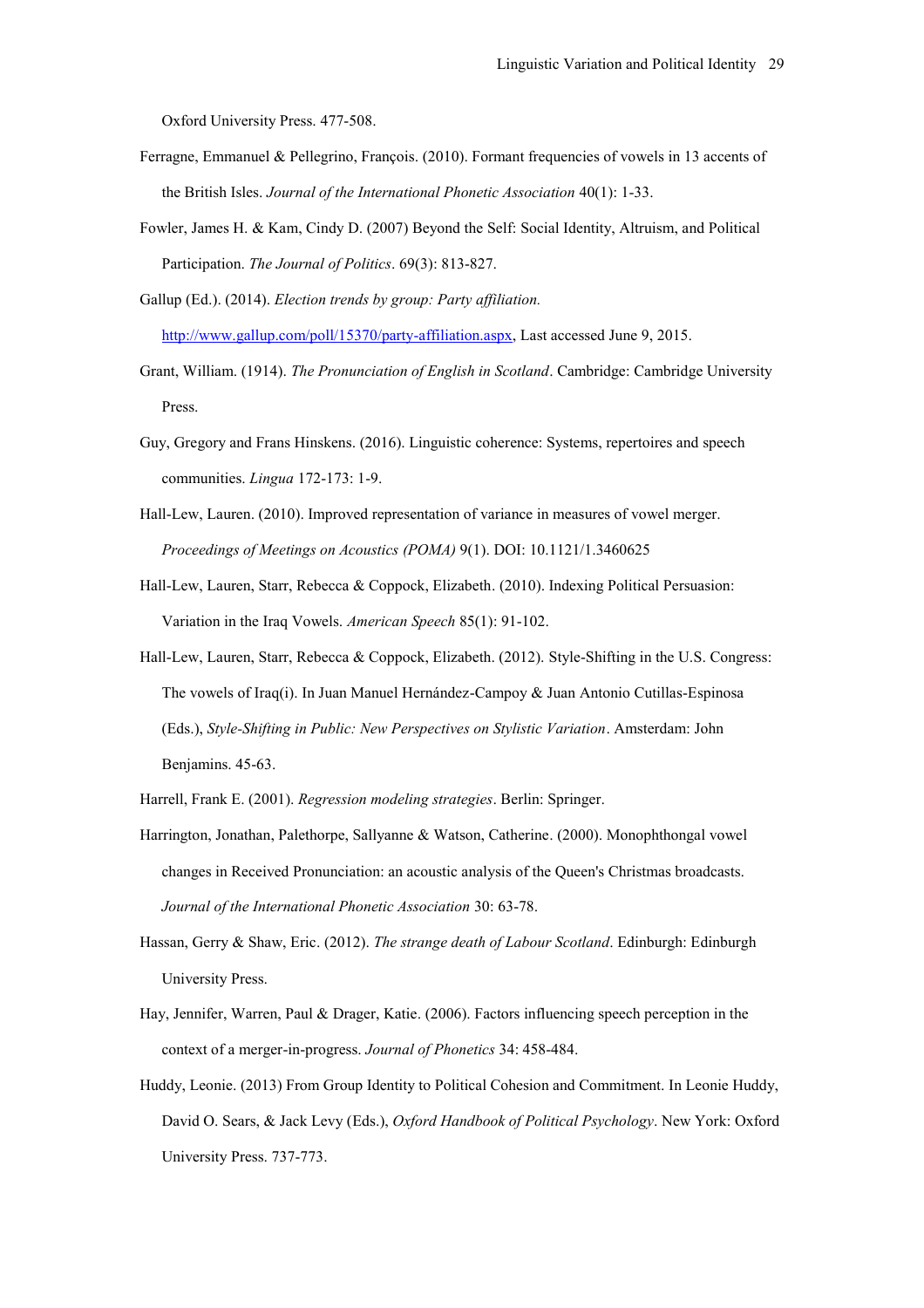- Irvine, Judith T. & Gal, Susan. (2000). Language Ideology & Linguistic Differentiation. In Paul Kroskrity (Ed.), *Regimes of Language: Ideologies, Polities, & Identities*. Sante Fe: School of American Research Press. 35-83.
- Jaggers, Zachary. (2016). Practicing what the party preaches: Loanword variation, language contact, and politics. Talk presented at *New Ways of Analyzing Variation* (NWAV) *45*. Simon Frazer University, Vancouver, BC. 3-6 November.
- Janda, Kenneth, Harmel, Robert, Edens, Christine & Goff, Patricia. (1995). Changes in party identity. Evidence from Party Manifestos. *Party Politics* 1(2): 171-196.
- Johnston, Paul. (1984). Variation in the Standard Scottish English of Morningside. *English World-Wide* IV(2): 133-185.
- Johnston, Paul. (1997). Regional Variation. In Charles Jones (Ed.), *The Edinburgh History of the Scots Language*. Edinburgh: Edinburgh Univ. Press. 378-432.
- Johnston, Paul. (2007). Scottish English & Scots. In David Britain (Ed.), *Language in the British Isles*. Cambridge: Cambridge University Press. 75-104
- Jurafsky, Daniel, Bell, Alan, Gregory, Michelle & Raymond, William D. (2001). Probabilistic relations between words: Evidence from reduction in lexical production. In Joan L. Bybee & Paul J. Hopper (Eds.), *Frequency & the Emergence of Linguistic Structure*. Philadelphia, PA: John Benjamins. 229-254.
- Kauhanen, Henri. (2017). Neutral change. *Journal of Linguistics* 53(2): 327-358.
- Kementchedjhieva, Yova. (2016). Code-Switching as Strategically Employed in Political Discourse. *Lifespans & Styles: Undergraduate Working Papers on Intraspeaker Variation* 2(1): 3-9.
- Kirkham, Sam & Moore, Emma. (2016). Constructing social meaning in political discourse: Phonetic variation and verb processes in Ed Miliband's speeches. *Language in Society* 45: 87–111.
- Knoblock, Natalia. (2014). Dialect as a Marker of Political Orientation. Paper presented at the *LSA Annual Meeting*, Minneapolis, MN, January 2-5.
- Kuperman, Victor & Bresnan, Joan. (2012). The effects of construction probability on word durations during spontaneous incremental sentence production. *Journal of Memory & Language* 66: 588-611.
- Kuznetsova, Alexandra, Brockholf, Per Bruun & Christensen, Rune Haubo Bojesen. (2014). Package `lmerTest'. CRAN, http://cran.rproject.org/web/packages/lmerTest/lmerTest.pdf.

Labov, William. (2001). *Principles of linguistic change: Social factors, Vol 2.* Malden, MA: Wiley-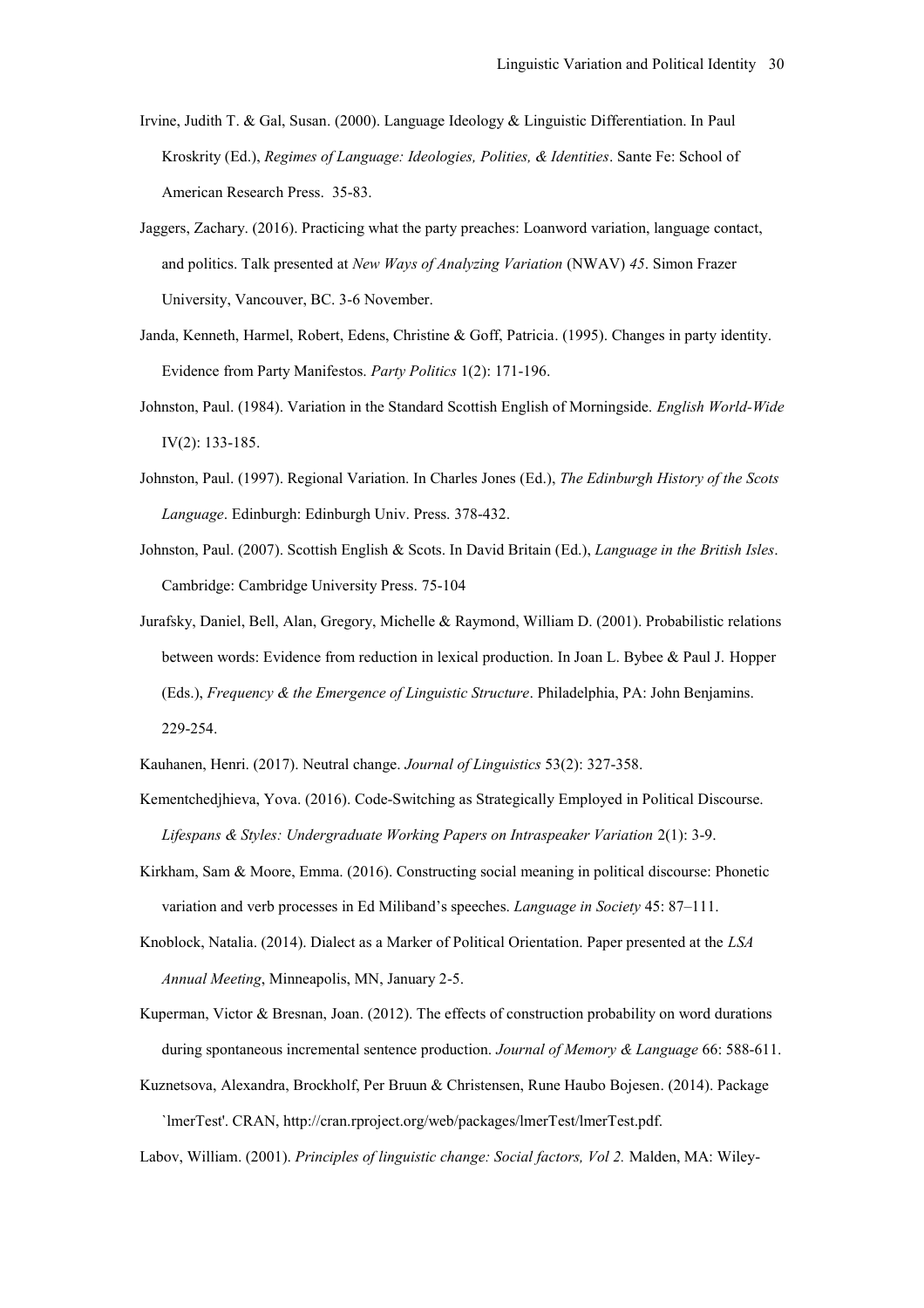Blackwell.

- Labov, William. (2010). *Principles of linguistic change: Cognitive & cultural factors, Vol 3*. Malden, MA: Wiley-Blackwell.
- Labov, William, Yaeger, Malcah & Steiner, Richard. (1972). *A Quantitative Study of Sound Change in Progress.* Report on National Science Foundation Contract NSF-GS-3287, Philadelphia, PA: The U.S. Regional Survey.
- Lawson, Robert. (2011). Patterns of linguistic variation among Glaswegian adolescent males. *Journal of Sociolinguistics* 15(2): 226-255.

Lawson, Robert (Ed). (2014). *Sociolinguistics in Scotland*. New York: Palgrave MacMillan.

- Lee, Lucy & Young, Penny (2013) Politics. In Park, A. and Bryson, C. and Clery, E. and Curtice, J. and Phillips, M. (Eds). *British Social Attitudes: the 30th Report*, 62-87. London: NatCen Social Research.
- Leech, Geoffrey N., Rayson, Paul & Wilson, Andrew. (2001). *Word frequencies in written & spoken English.* London: Longman.
- Lei, Xinyun and Liu, Siqi. (2016). Has Barack Obama Changed his Language in Later Life? A Case Study of *-ing/-in* Variation and the MOUTH Vowel. *Lifespans & Styles: Undergraduate Working Papers on Intraspeaker Variation* 2(2): 2-9.
- Leith, Murray Stewart & Soule, Daniel P.J. (2011). *Political Discourse & National Identity in Scotland*. Edinburgh: Edinburgh University Press.
- Lenneberg, Eric H., Noam Chomsky, and Otto Marx. (1967). *Biological foundations of language*. Vol. 68. New York: Wiley.
- Lindblom, B. (1963). Spectrographic Study of Vowel Reduction. *Journal of the Acoustical Society of America* 35(11): 1773-1781.
- Llamas, Carmen, Dominic Watt and Daniel Ezra Johnson. (2009). Linguistic Accommodation and the Salience of National Identity Markers in a Border Town. *Journal of Language & Social Psychology* 28(4): 381-407.
- Macafee, Caroline. (2004). Scots & Scottish English. In Raymond Hickey (Ed.), *Legacies of Colonial English: Studies in Transported Dialects*. Cambridge: Cambridge University Press. 59-81.
- Macaulay, Ronald K.S. (1977). *Language, Social Class, & Education: A Glasgow Study.* Edinburgh: Edinburgh University Press.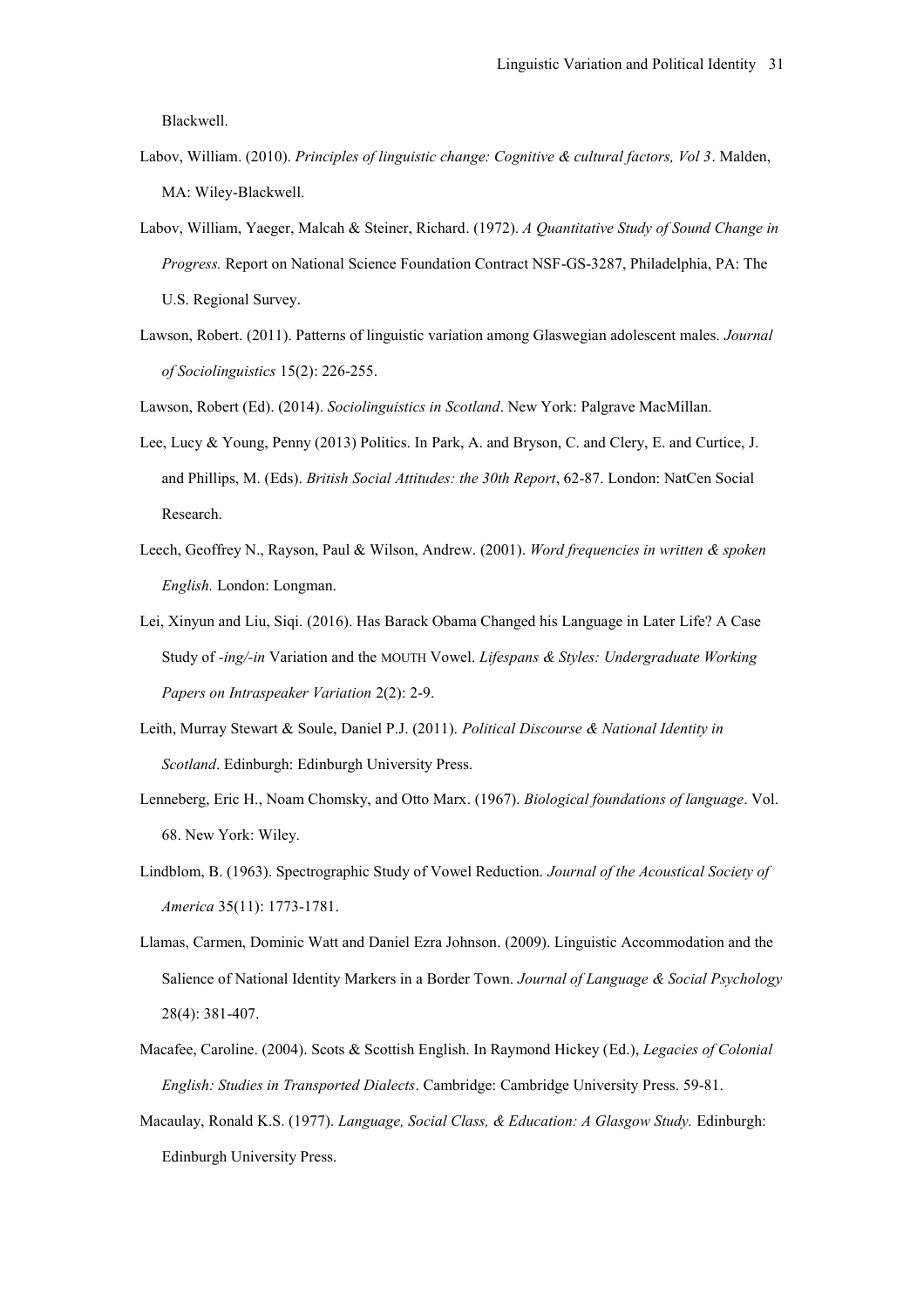- Maguire, Warren. (2012). English & Scots in Scotland. In Raymond Hickey (Ed.), *Areal Features of the Anglophone World*. Berlin: Mouton de Gruyter. 53-78.
- McClure, J. D. (1977). Vowel duration in a Scottish accent. *Journal of the International Phonetic Association* 7: 10-16.
- Mitchell, James, Bennie, Lynn & Johns, Rob. (2012) *The Scottish National Party: transition to power*. Oxford: Oxford University Press.
- Moon, Seung-Jae & Lindblom, Björn. (1994). Interaction between duration, context, & speaking style in English stressed vowels. *Journal of the Acoustical Society of America* 96(1): 40-55.
- Mugglestone, Lynda. (2007). *Talking proper: The rise of accent as social symbol*. Oxford: Oxford University Press.
- Nycz, Jennifer & Hall-Lew, Lauren. (2014). Best Practices in Measuring Vowel Merger. In *Proceedings of Meetings on Acoustics* (POMA), 20. DOI: 10.1121/1.4894063
- Piercy, Caroline. (2011). One /a/ or Two?: Observing a Phonemic Split in Progress in the Southwest of England. *University of Pennsylvania Working Papers in Linguistics* 17(2): 155-164.
- Plichta, Bartłomiej. (2006/2012). *Akustyk*. [https://github.com/akustyk,](https://github.com/akustyk) Last accessed June 9, 2015.
- Podesva, Robert J., Reynolds, Jermay, Callier, Patrick & Baptiste, Jessica. (2015) Constraints on the social meaning of released /t/: A production and perception study of U.S. politicians. *Language Variation and Change* 27: 59–87.
- R Core Team. (2014). *R: A language & environment for statistical computing*. R Foundation for Statistical Computing, Vienna, Austria.
- Reid, Alastair, J. & Pelling, Henry. (2005) *A Short History of the Labour Party*. Basingstoke: Palgrave Macmillan
- Romaine, Suzanne. (1985). The Problem of Short /a/ in Scotland. *English World-Wide* 6(2): 165-197.
- Romaine, Suzanne. (1980). Stylistic Variation & Evaluative Reactions To Speech: Problems in the Investigation of Linguistic Attitudes in Scotland. *Language & Speech* 23(3): 213-232.
- Schrimpf, Natalie. (2012). *An Acoustic Sociophonetic Analysis of Middle Tennessee English Dialect Features Across Different Social Group*, Honors thesis, Dartmouth College, Hanover, NH.
- Schützler, Ole. (2011). Charting vowel spaces in Edinburgh middle-class speech. *English World-Wide* 32:1, 24–45.
- Scobbie, Jim M., Hewlett, Nigel & Turk, Alice E. (1999). Standard English in Edinburgh & Glasgow: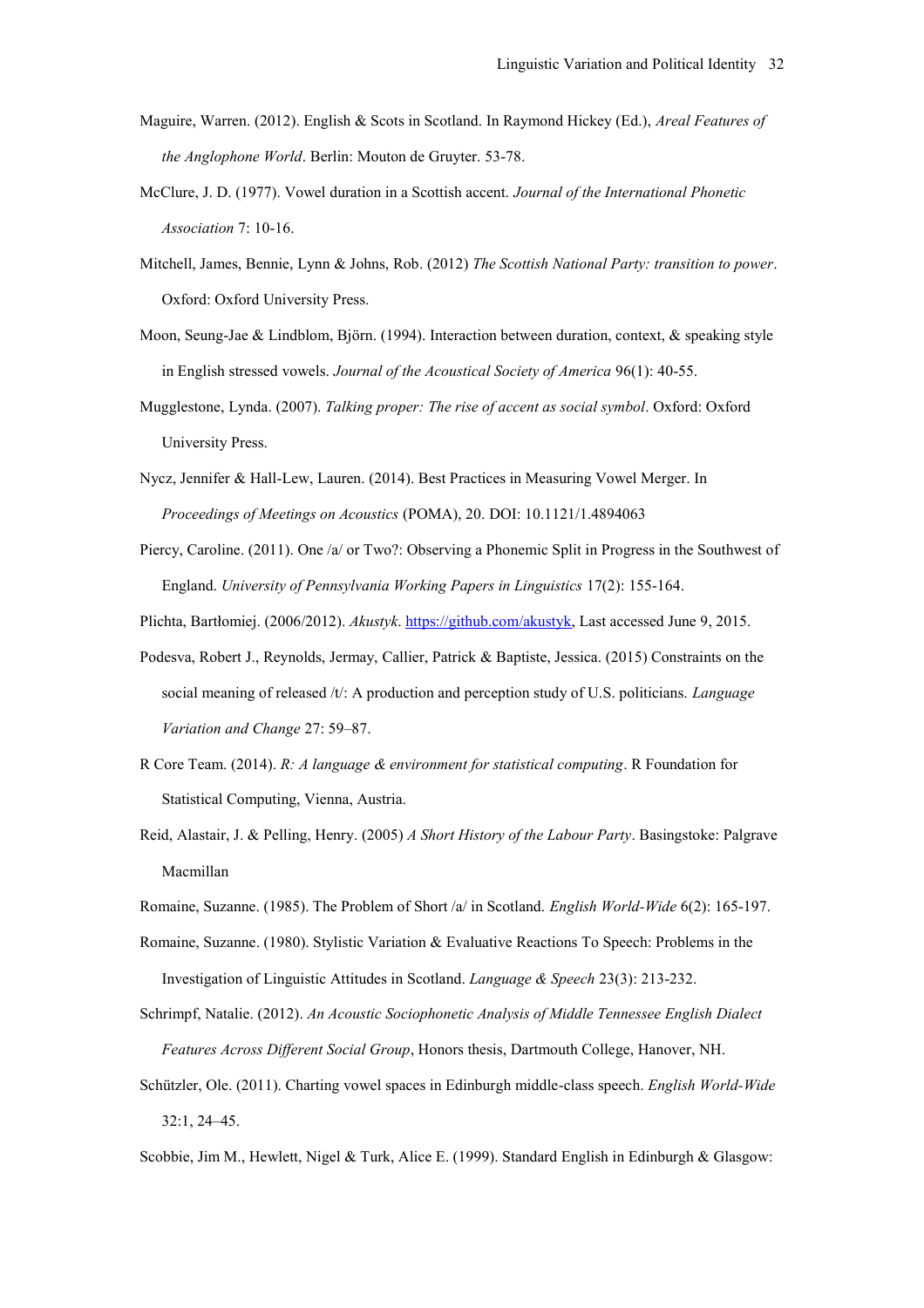the Scottish Vowel Length Rule revealed. In Paul Foulkes & Gerard J. Docherty (Eds.), *Urban voices: accent studies in the British Isles*. London: Arnold. 230-245.

- Sears, David O. & Levi, Sheri. (2003). Childhood & Adult Political Development. In David O. Sears, Leonie Huddy & Robert Jervis (Eds.), *Oxford Handbook of Political Psychology*. New York: Oxford University Press. 60-109.
- Shuken, Cynthia. (1984). Highland & Island English. In P. Trudgill, (Ed.), *Language in the British Isles*. Cambridge: Cambridge University Press. 152-166.
- Silva, David J., Peters, Sharon A., Duhaish, Fahad Ben, Kim, Sok-Hun, Koo, Yilmin, Marji, Lana & Park, Junsuk. (2011). Variation in the *Iraq* vowels outside the public forum: the indexing of political persuasion reconsidered. *American Speech* 86(2): 179-191.
- Stuart-Smith, Jane. (2004). Scottish English: phonology. In E. Schneider, K. Burridge, B. Kortmann, R. Mesthrie & C. Upton (Eds.), *A Handbook of the Varieties of English: Vol 1*. Berlin: Mouton de Gruyter. 47-67 .
- Stuart-Smith, Jane, Timmins, Claire & Tweedie, Fiona. (2007). 'Talkin' Jockney'? Variation and change in Glaswegian accent. *Journal of Sociolinguistics* 11(2): 221–260.
- Stuart-Smith, Jane, Smith, Rachel, Rathcke, Tamara, Santi, Francesco Li & Holmes, Sophie. (2011). Responding to Accents After Experiencing Interactive or Mediated Speech. In Wai-Sum Lee & Eric Zee (eds.), *Proceedings of the XVIIth International Congress of Phonetic Sciences*, 1914-1917. Hong Kong.
- The Sutton Trust. (2010). The Educational Backgrounds of Members of Parliament in 2010. [www.suttontrust.com/our-work/research/download/29,](http://www.suttontrust.com/our-work/research/download/29) Last accessed 11 August 2014.
- Watt, Dominic & Fabricius, Anne H. (2002). Evaluation of a technique for improving the mapping of multiple speakers' vowel spaces in the F1 F2 plane. *Leeds Working Papers in Linguistics & Phonetics* 9: 159-173.
- Wells, John C. (1982). *Accents of English*. Cambridge: Cambridge University Press.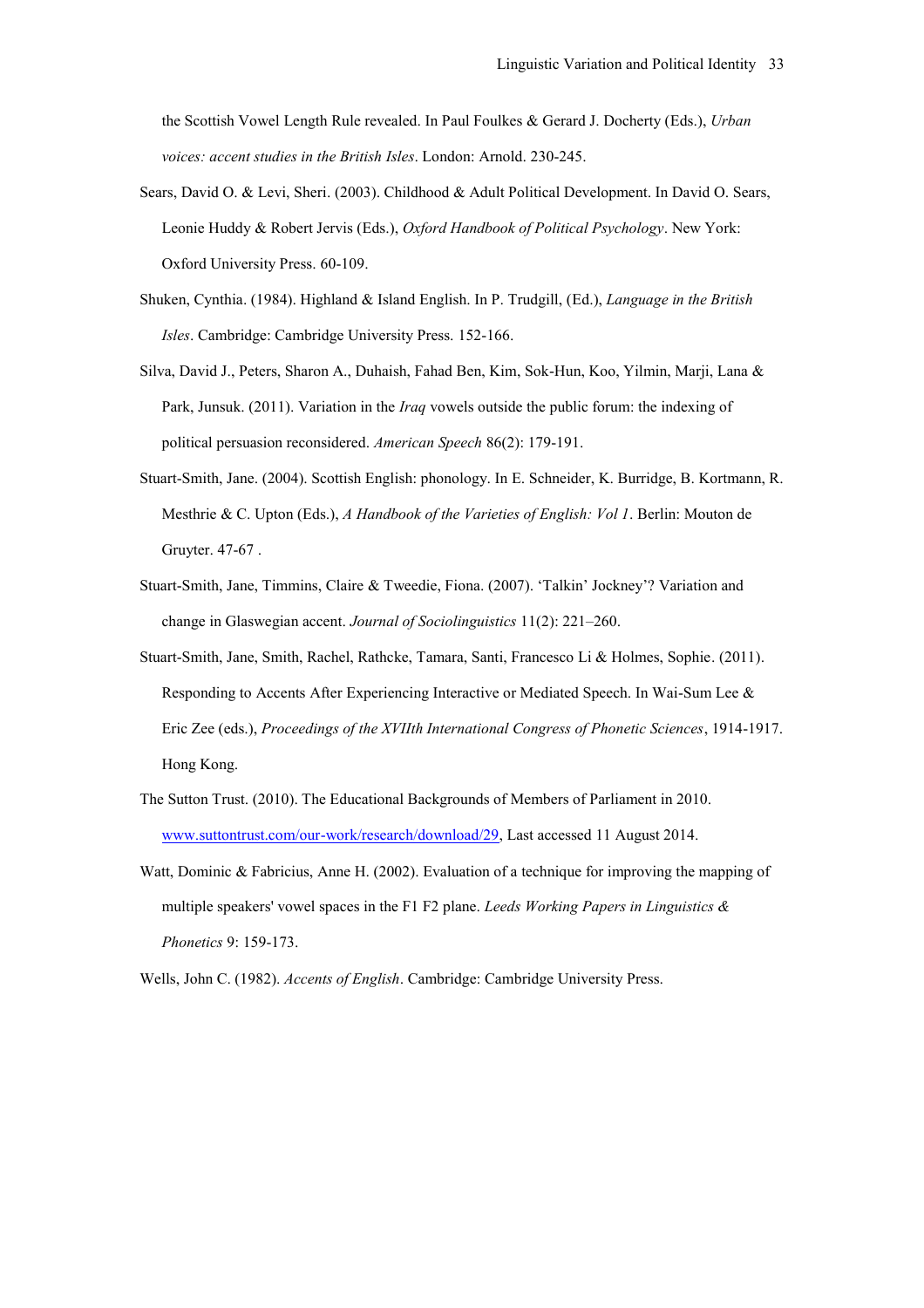# TABLES

Table 1: Speakers, Social Factors, and Biographical Details. 'C.' indicates a College, 'U.' indicates a University, 'LL.B' is a Law degree.

| <b>MP</b> | Party  | Region | <b>Class</b> | 2012<br>Constituency               | Childhood<br>location(s) | <b>Education</b>                       | Pre-MP<br><b>Professions</b>           | Parents'<br><b>Professions</b>     |
|-----------|--------|--------|--------------|------------------------------------|--------------------------|----------------------------------------|----------------------------------------|------------------------------------|
| McGovern  | Labour | East   | <b>WC</b>    | Dundee West                        | Glasgow;<br>Dundee       | left school at 15;<br>Telford C.       | glazier,<br>trade union<br>activist    | $(\textit{unknown})$               |
| Alexander | Labour | West   | <b>UMC</b>   | Paisley &<br>Renfrewshire<br>South | Glasgow;<br>Renfrewshire | Edinburgh U.<br>(LL.B)                 | parliamentary<br>researcher;<br>lawyer | minister; doctor                   |
| Harris    | Labour | West   | LMC/UWC      | Glasgow South                      | North Ayrshire           | Napier C.                              | reporter; press<br>officer; PR         | lorry/taxi driver;<br>office clerk |
| Murphy    | Labour | West   | LMC/UWC      | East<br>Renfrewshire               | Glasgow; South<br>Africa | secondary<br>(began<br>Strathclyde U.) | political<br>positions                 | pipe-fitter;<br>secretary          |
| Sheridan  | Labour | West   | <b>WC</b>    | Paisley &<br>Renfrewshire          | Glasgow                  | secondary                              | printer; painter;<br>material handler  | $(\textit{unknown})$               |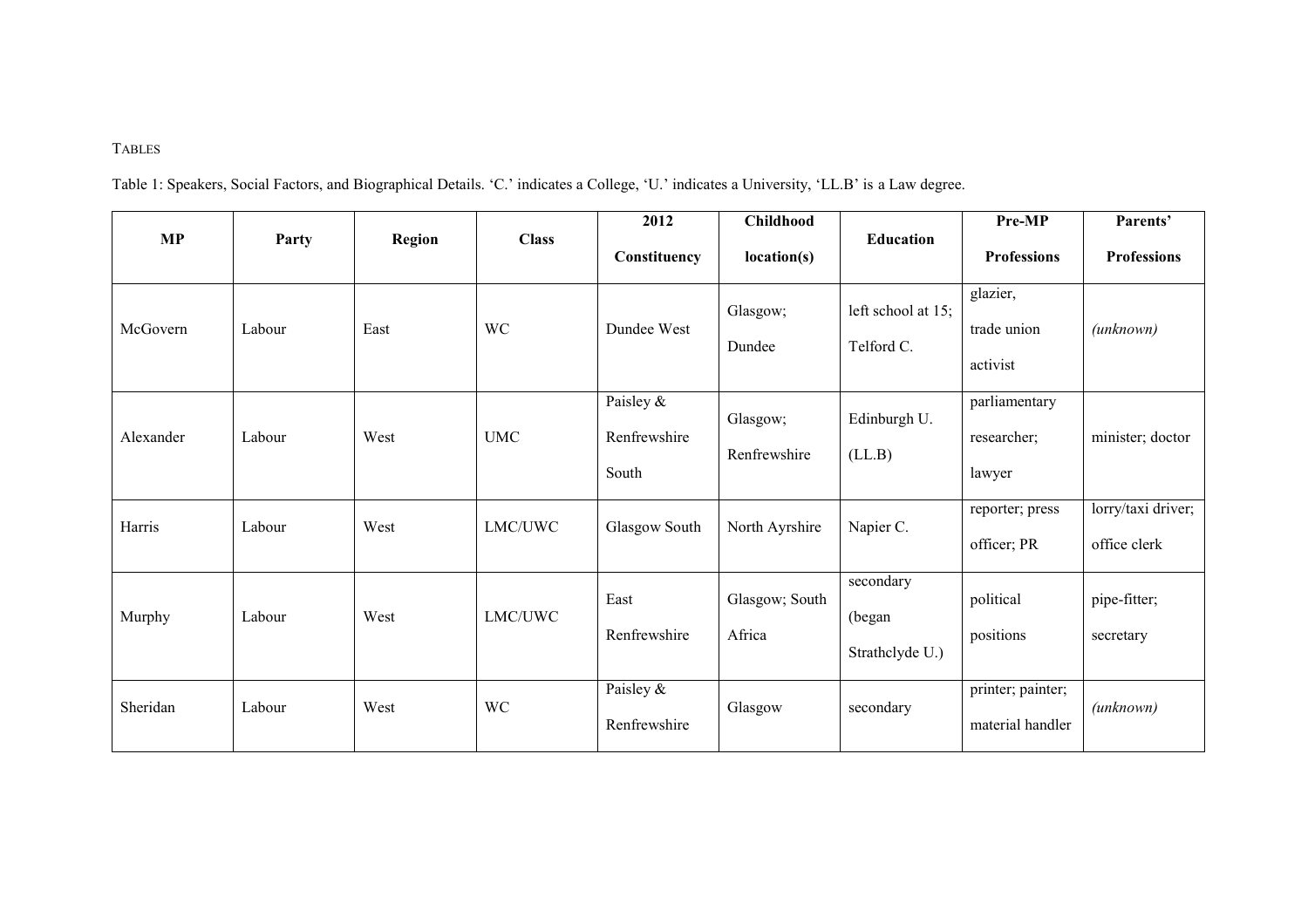|           |            |          |           | North                       |                       |                                       |                                     |                               |
|-----------|------------|----------|-----------|-----------------------------|-----------------------|---------------------------------------|-------------------------------------|-------------------------------|
| Hosie     | <b>SNP</b> | East     | LMC/UWC   | Dundee East                 | Dundee                | Bell St Tech;<br>Dundee C. of<br>Tech | IT business<br>owner                | ironmonger;<br>bookkeeper     |
| Robertson | <b>SNP</b> | East     | MC        | Moray                       | London;<br>Edinburgh  | Aberdeen U.                           | journalist                          | (unknown)                     |
| Weir      | <b>SNP</b> | East     | <b>MC</b> | Angus                       | Arbroath              | Aberdeen U.<br>(LL.B)                 | lawyer                              | electrician;<br>hospital cook |
| Wishart   | <b>SNP</b> | East     | LMC/UWC   | Perth & North<br>Perthshire | Dunfermline           | Moray House C.                        | musician;<br>community<br>worker    | dockyard<br>worker; teacher   |
| MacNeil   | <b>SNP</b> | Hebrides | (n/a)     | Na h-Eileanan<br>an Iar     | <b>Outer Hebrides</b> | Strathclyde U.;<br>Jordanhill C.      | engineer;<br>journalist;<br>teacher | postman &<br>crofter; nurse   |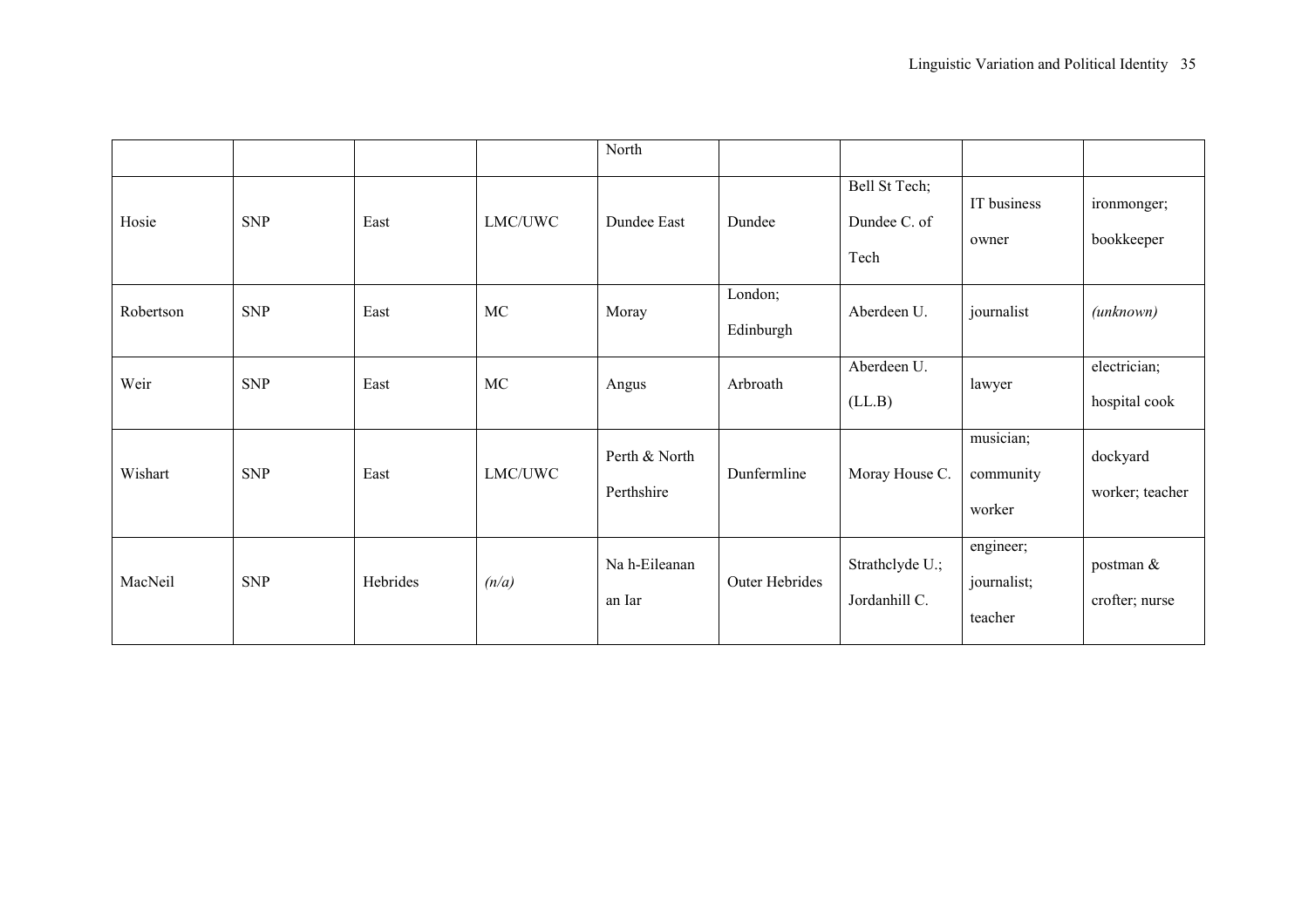| <b>Type</b> | Predictor             | Abbrev.    | <b>Type</b>                                   |
|-------------|-----------------------|------------|-----------------------------------------------|
| Internal    | Preceding place       | precplace  | factor (anterior, posterior, nonlingual)      |
|             | Preceding             |            | factor (approximate, nasal, voiced obstruent, |
|             | manner/voicing        | precmanner | voiceless obstruent)                          |
|             | Following place       | folplace   | factor (anterior, posterior, nonlingual)      |
|             | Following             |            | factor (approximate, nasal, voiced obstruent, |
|             | manner/voicing        | folmanner  | voiceless fricative, voiceless stop)          |
|             | Log lexical frequency | logFreq    | continuous                                    |
|             | Log duration          | logDur     | continuous                                    |
|             | Lexical set           | lexset     | factor (trap, bath, proper, start)            |
| External    | Regional background   | region     | factor (East, West, Highland)                 |
|             | Social Class          | class      | factor (WC, LMC/UWC, MC, UMC)                 |
|             | Political party       | party      | factor (Labour, SNP)                          |

Table 2: Coding for model predictors. Each reference level is underlined.

|  |  | Table 3: Best-fit <i>lmer</i> models for CAT F1 & F2: Main Effects |
|--|--|--------------------------------------------------------------------|
|--|--|--------------------------------------------------------------------|

| F1         | SumSq   | df             | <b>F-value</b> | p<     | sig.   |
|------------|---------|----------------|----------------|--------|--------|
| PrecManner | 0.17653 | $\overline{3}$ | 3.307          | 0.0199 | $\ast$ |
| LogDur     | 1.73464 | 1              | 97.477         | 0.0001 | ***    |
| LexSet     | 2.05705 | $\overline{3}$ | 38.531         | 0.0001 | ***    |
| Party      | 0.09589 | $\mathbf{1}$   | 5.388          | 0.0484 | $\ast$ |
| F2         | SumSq   | df             | <b>F-value</b> | p<     | sig.   |
| PrecPlace  | 0.61320 | $\overline{2}$ | 70.767         | 0.0001 | ***    |
| PrecManner | 0.24002 | $\overline{3}$ | 18.466         | 0.0001 | ***    |
| FolPlace   | 0.39471 | $\overline{2}$ | 45.551         | 0.0001 | ***    |
| FolManner  | 0.52545 | 5              | 24.256         | 0.0001 | ***    |
| LexSet     | 0.46656 | $\overline{3}$ | 35.896         | 0.0001 | ***    |
| Region     | 0.26562 | 2              | 30.653         | 0.0041 | $**$   |
| Class      | 0.58569 | 3              | 45.061         | 0.0017 | $**$   |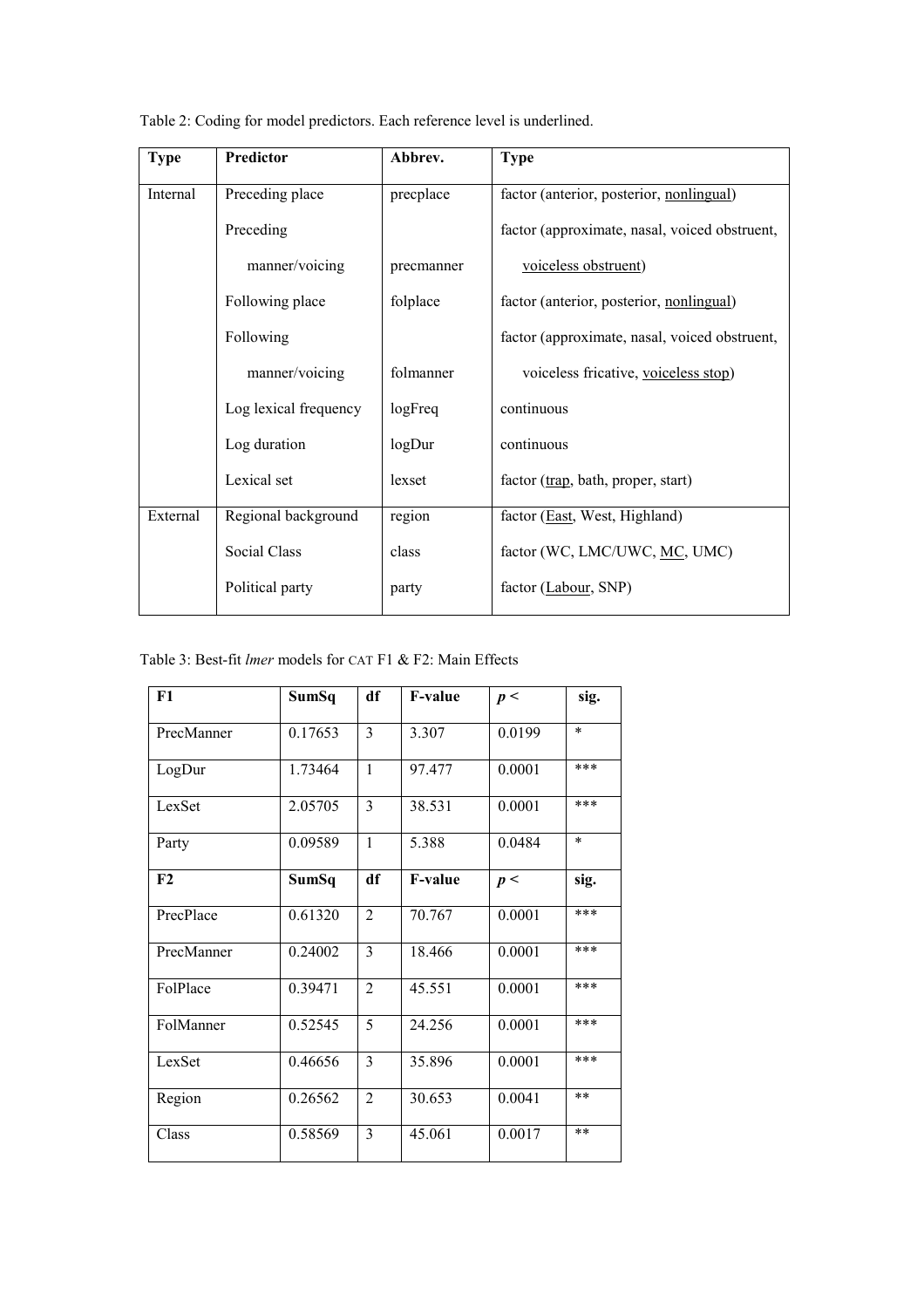| F1                    | <b>Estimate</b> | <b>StdError</b> | df      | t-value   | p<     | sig                  |
|-----------------------|-----------------|-----------------|---------|-----------|--------|----------------------|
| (Intercept)           | 1.13            | 0.05            | 246.00  | 23.727    | 0.0001 | ***                  |
| precmanner: approx    | $-0.02$         | 0.01            | 597.00  | $-2.593$  | 0.0098 | $***$                |
| precmanner: nasal     | $-0.01$         | 0.01            | 630.00  | $-0.532$  | 0.5948 |                      |
| precmanner: voicedob  | $-0.02$         | 0.01            | 717.00  | $-2.371$  | 0.0180 | $\ast$               |
| logdur                | 0.22            | 0.02            | 3456.00 | 9.873     | 0.0001 | ***                  |
| LexSet: BATH          | 0.01            | 0.01            | 441.00  | 0.682     | 0.4954 |                      |
| LexSet: PROPER        | $-0.01$         | 0.01            | 625.00  | $-0.597$  | 0.5509 |                      |
| LexSet: START         | $-0.10$         | 0.01            | 544.00  | $-10.344$ | 0.0001 | ***                  |
| party: SNP            | 0.07            | 0.03            | 8.00    | 2.321     | 0.0484 | $\ast$               |
| F <sub>2</sub>        | <b>Estimate</b> | <b>StdError</b> | df      | t-value   | p<     | sig.                 |
| (Intercept)           | 1.06805         | 0.012446        | 9       | 85.811    | 0.0001 | ***                  |
| precplace: anterior   | 0.0408          | 0.00509         | 654.5   | 8.015     | 0.0001 | ***                  |
| precplace: posterior  | 0.070406        | 0.006328        | 684.1   | 11.126    | 0.0001 | ***                  |
| precmanner: approx    | $-0.041369$     | 0.005726        | 795     | $-7.225$  | 0.0001 | ***                  |
| precmanner: nasal     | $-0.001087$     | 0.005918        | 769.2   | $-0.184$  | 0.8544 |                      |
| precmanner: voicedob  | $-0.002325$     | 0.005595        | 856.5   | $-0.416$  | 0.6778 |                      |
| folplace: anterior    | 0.021967        | 0.006401        | 499.8   | 3.432     | 0.0006 | ***                  |
| folplace: posterior   | 0.070198        | 0.007559        | 485     | 9.286     | 0.0001 | ***                  |
| folmanner: approx     | $-0.070769$     | 0.008816        | 702.9   | $-8.028$  | 0.0001 | ***                  |
| folmanner: nasal      | 0.012009        | 0.006534        | 532.1   | 1.838     | 0.0666 | $\ddot{\phantom{a}}$ |
| folmanner: voicedfric | $-0.034488$     | 0.013603        | 470.6   | $-2.535$  | 0.0116 | $\ast$               |
| folmanner: voicedstop | $-0.000754$     | 0.008813        | 643.9   | $-0.086$  | 0.9318 |                      |
| folmanner: vlessfric  | $-0.018681$     | 0.008125        | 525     | $-2.299$  | 0.0219 | $\ast$               |
| LexSet: BATH          | $-0.004151$     | 0.007069        | 612.3   | $-0.587$  | 0.5572 |                      |
| LexSet: PROPER        | $-0.016939$     | 0.006894        | 696.8   | $-2.457$  | 0.0142 | $\ast$               |
| LexSet: START         | $-0.083691$     | 0.008178        | 703.5   | $-10.234$ | 0.0001 | ***                  |
| region: Islands       | $-0.004795$     | 0.016905        | 3.8     | $-0.284$  | 0.7913 |                      |

Table 4: Best-fit *lmer* models of CAT F1 & F2: Summary of Level Estimates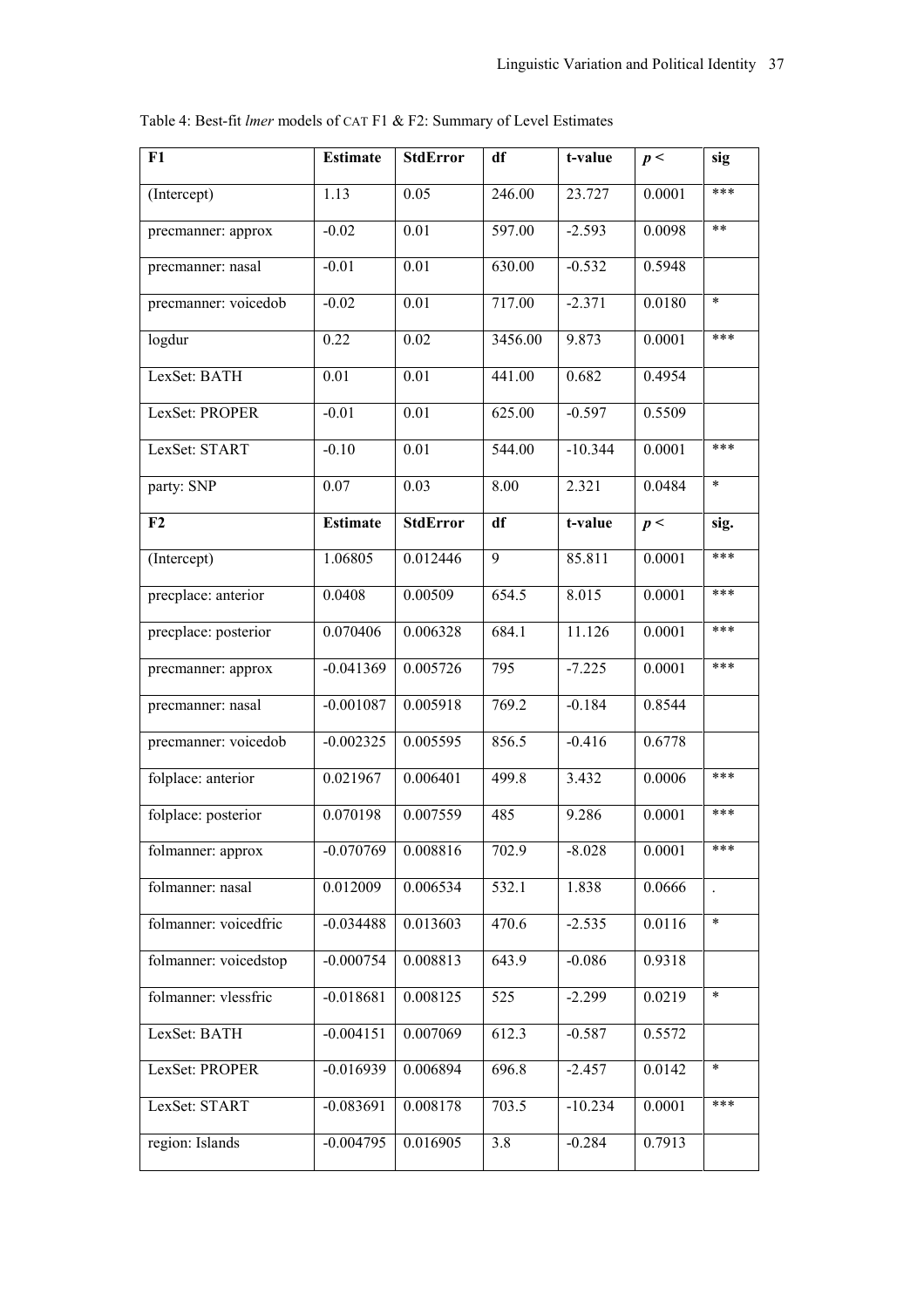| region: West   | 0.084918    | 0.011722 | 4   | 7.244    | 0.0019 | $***$  |
|----------------|-------------|----------|-----|----------|--------|--------|
| class: UMC     | $-0.090987$ | 0.020812 | 3.8 | $-4.372$ | 0.0136 | $\ast$ |
| class: LMC/UWC | $-0.015197$ | 0.013595 | 3.8 | $-1.118$ | 0.3287 |        |
| class: WC      | $-0.148394$ | 0.015665 | 4.2 | $-9.473$ | 0.0006 | ***    |

Table 5: Individual speakers by CAT production patterns, phonological patterns, and speaker social

factors. 'Type' does not imply ranking.

| 'Type'         | MP        | <b>High/Low</b> | <b>Front/Back</b> | Phonology   | Party      | Region   | <b>Class</b> |
|----------------|-----------|-----------------|-------------------|-------------|------------|----------|--------------|
| $\mathbf{1}$   | Alexander | high            | middle            | <b>SSE</b>  | Labour     | West     | <b>UMC</b>   |
| $\overline{2}$ | Sheridan  | high            | back              | <b>SSE</b>  | Labour     | West     | WC           |
| $\overline{2}$ | McGovern  | high            | very back         | Scots       | Labour     | East     | WC           |
| $\overline{3}$ | Robertson | middle          | middle            | RP-like SSE | <b>SNP</b> | East     | MC           |
| $\overline{4}$ | MacNeil   | middle          | middle            | <b>HHE</b>  | <b>SNP</b> | Hebrides | (n/a)        |
| 5              | Hosie     | middle          | middle            | <b>SSE</b>  | <b>SNP</b> | East     | <b>LMC</b>   |
| 6              | Harris    | middle          | front             | <b>SSE</b>  | Labour     | West     | <b>LMC</b>   |
| 6              | Murphy    | middle          | front             | <b>SSE</b>  | Labour     | West     | <b>LMC</b>   |
| $\overline{7}$ | Weir      | low             | middle            | <b>SSE</b>  | <b>SNP</b> | East     | MC           |
| $\overline{7}$ | Wishart   | low             | middle            | <b>SSE</b>  | <b>SNP</b> | East     | <b>LMC</b>   |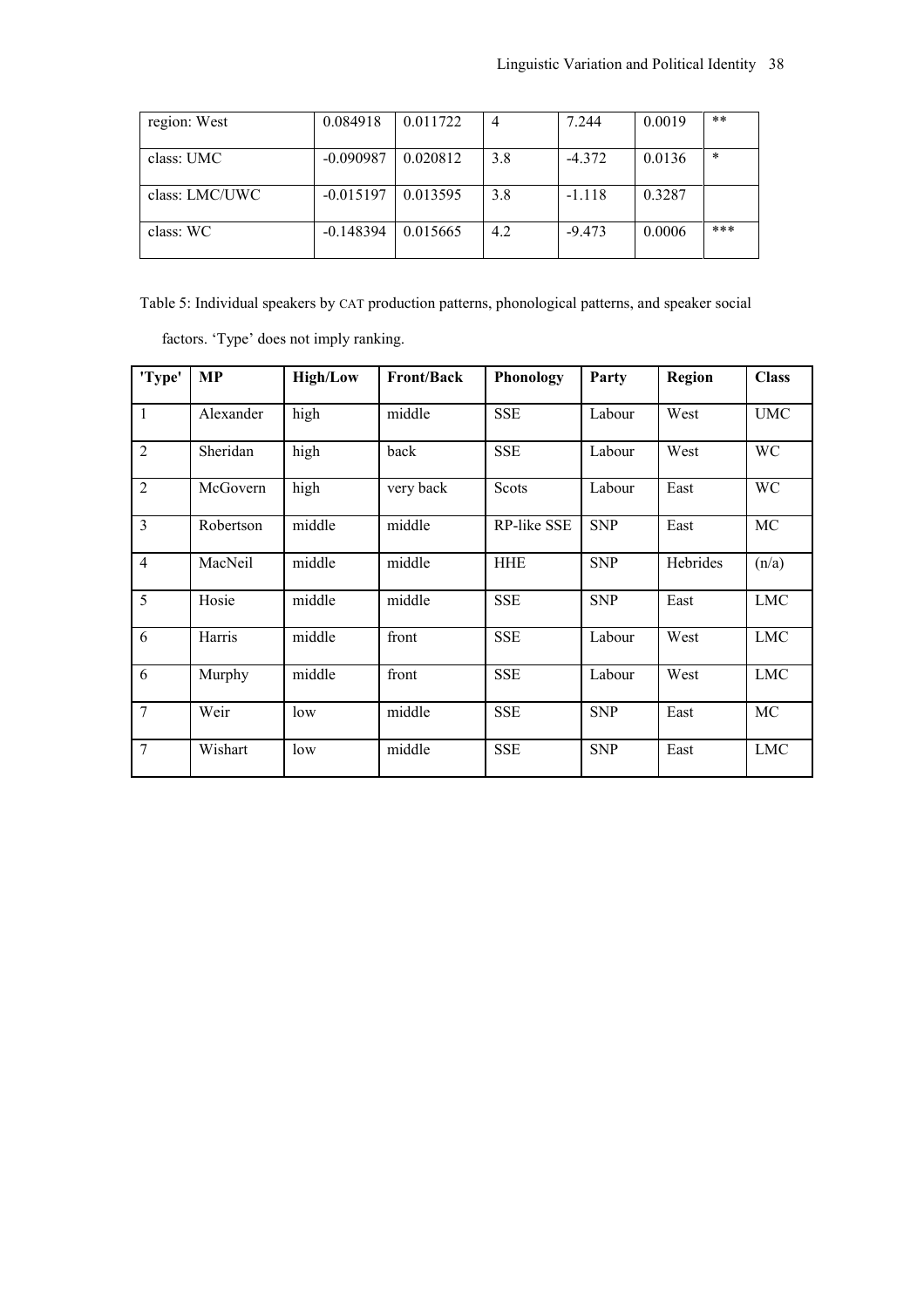#### FIGURES

Figure 1: Scottish MPs' low vowels according to Wells' (1982) lexical sets, with PROPER rather than PALM (see *Methods*), and strut included for reference. Ellipses represent 95% of the distribution, based on a *t*-distribution.



Figure 2: Standard deviations of F1 and F2 per lexeme, plotted by lexical set, by speaker